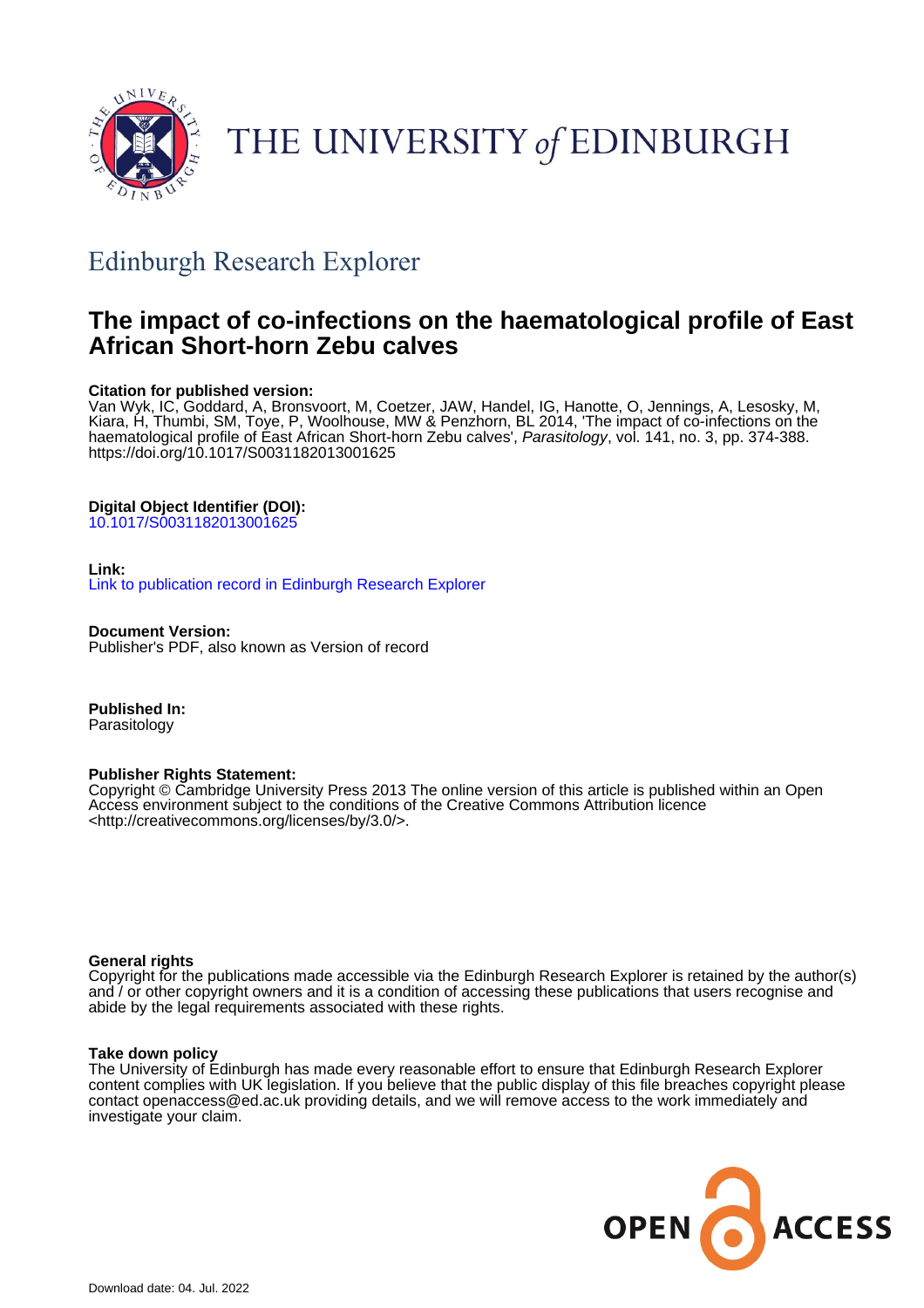### The impact of co-infections on the haematological profile of East African Short-horn Zebu calves

ILANA CONRADIE VAN WYK<sup>1</sup>\*, AMELIA GODDARD<sup>2</sup>, B. MARK DE C.  $\texttt{BRONSVOORT}^3\texttt{, IACOBUS\ A\ \texttt{.W. COETZER}^1\texttt{, IAN\ G. HANDEL}^3\texttt{, OLIVIER\ HANOTTE}^4\texttt{,}$  $\rm AMY~JENNINGS^{\tilde{3}},~MALA~LESOSKY^{5,6},~HENRY~KIARA^{7},~SAM~M.~THUMBI^{8},$ PHIL TOYE<sup>7</sup>, MARK W. WOOLHOUSE<sup>8</sup> and BANIE L. PENZHORN<sup>1</sup>

 $1$  Department of Veterinary Tropical Diseases, Faculty of Veterinary Science, University of Pretoria, Private bag X04, Onderstepoort, 0110, South Africa<br><sup>2</sup>Clinical Pathology, Department Companion Animal Medicine, Faculty of Veterinary Science, University of Pretoria,

Private bag X04, Onderstepoort, 0110, South Africa<br>
<sup>3</sup> The Roslin Institute at the R (D) SVS, University of Edinburgh, Easter Bush, EH25 9RG, UK<br>
<sup>4</sup> School of Biology, University of Nottingham, Nottingham NG7 2RD, UK<br>
<sup>5</sup>

 $^6$ Department of Medicine, University of Cape Town, 1000, South Africa<br><sup>7</sup> International Livestock Research Institute, P.O. Box 30709-00100, Nairobi, Kenya<br><sup>8</sup> Centre for Immunology, Infection and Evolution, University o

(Received 20 April 2013; revised 7 August 2013; accepted 15 August 2013; first published online 25 October 2013)

#### SUMMARY

The cumulative effect of co-infections between pathogen pairs on the haematological response of East African Short-horn Zebu calves is described. Using a longitudinal study design a stratified clustered random sample of newborn calves were recruited into the Infectious Diseases of East African Livestock (IDEAL) study and monitored at 5-weekly intervals until 51 weeks of age. At each visit samples were collected and analysed to determine the infection status of each calf as well as their haematological response. The haematological parameters investigated included packed cell volume (PCV), white blood cell count (WBC) and platelet count (Plt). The pathogens of interest included tick-borne protozoa and rickettsias, trypanosomes and intestinal parasites. Generalized additive mixed-effect models were used to model the infectious status of pathogens against each haematological parameter, including significant interactions between pathogens. These models were further used to predict the cumulative effect of co-infecting pathogen pairs on each haematological parameter. The most significant decrease in PCV was found with co-infections of trypanosomes and strongyles. Strongyle infections also resulted in a significant decrease in WBC at a high infectious load. Trypanosomes were the major cause of thrombocytopenia. Platelet counts were also affected by interactions between tick-borne pathogens. Interactions between concomitant pathogens were found to complicate the prognosis and clinical presentation of infected calves and should be taken into consideration in any study that investigates disease under field conditions.

Key words: co-infections, packed cell volume, white blood cell count, platelets, Zebu, calves.

#### INTRODUCTION

Infectious diseases are a major constraint to livestock production in East Africa (Perry and Young, [1995\)](#page-14-0). The tropical climate in western Kenya is conducive to the survival of many infectious pathogens and vectors. The economically most important diseases of livestock in sub-Saharan Africa are tick-borne diseases, especially East Coast fever (ECF), heartwater, anaplasmosis and babesiosis, and also trypanosomosis (Uilenberg, [1995](#page-14-0); Minjauw and McLeod, [2003](#page-14-0); Maudlin, [2006](#page-14-0)) and helminthosis. Smallholder farmers are particularly vulnerable to the economic impact of infectious diseases on livestock.

Losses include lowered production rates, mortalities, decreased reproduction rates and costs of treatment and control measures. These diseases also indirectly constrain livestock production through limiting the use of the highly susceptible improved breeds of livestock that are used in other countries to improve livestock productivity (Perry and Young, [1995\)](#page-14-0).

Animals living under natural conditions are more likely to suffer from multi-pathogen infectious burdens than single infections (Cox, [2001](#page-13-0); Telfer et al. [2008\)](#page-14-0). The higher the prevalence of each pathogen, the more likely an individual host will harbour co-infections of the various pathogens (Petney and Andrews, [1998\)](#page-14-0). Swai et al. [\(2005\)](#page-14-0) reported that cattle in Tanzania that were seropositive to one tick-borne pathogen were more likely to be seropositive to another tick-borne pathogen. Several studies have reported concomitant infections of

Parasitology (2014), 141, 374–388. © Cambridge University Press 2013. The online version of this article is published within an Open Access environment subject to the conditions of the Creative Commons Attribution licence <http://creativecommons.org/licenses/by/3.0/>. doi:10.1017/S0031182013001625

<sup>\*</sup> Corresponding author: Department of Veterinary Tropical Diseases, Faculty of Veterinary Science, University of Pretoria, Private bag X04, Onderstepoort, 0110, South Africa. E-mail: ilana@conradie.net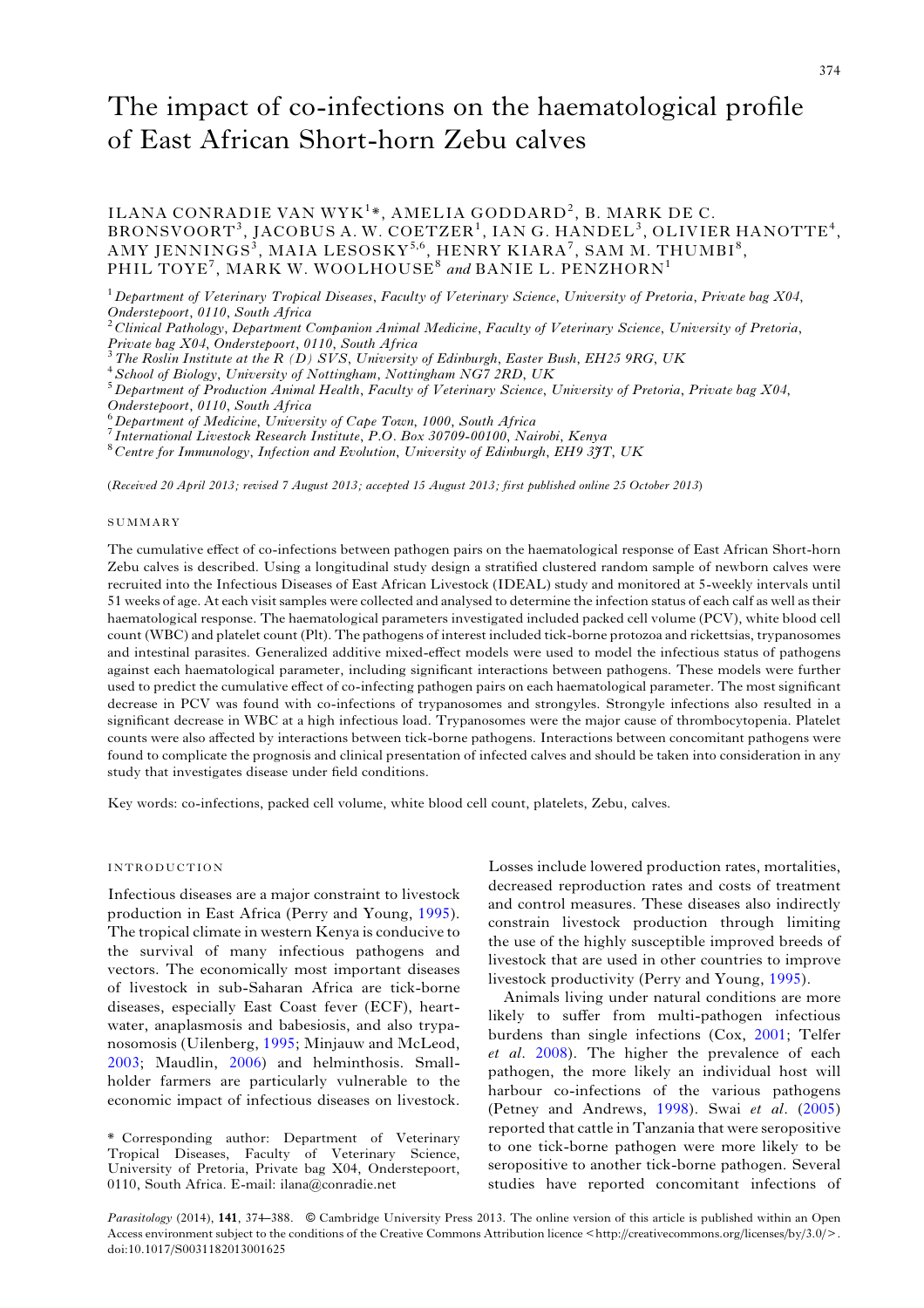trypanosomes, Anaplasma, Babesia, Theileria and helminth species in cattle in Africa (Magona and Mayende, [2002;](#page-14-0) Swai et al. [2005](#page-14-0); Kamani et al. [2010](#page-14-0); Marufu et al. [2010\)](#page-14-0), and particularly Kenya (Moll et al. [1984;](#page-14-0) Maloo et al. [2001;](#page-14-0) Muraguri et al. [2005\)](#page-14-0).

It is easy to conceive that pathogens that concomitantly infect a host would directly interact with each other, particularly pathogens that occupy the same niche in the host, e.g. the abomasum or red blood cells. These pathogens often compete for the same resources, such as nutrients, attachment sites, etc. The result of direct competition is often a limit on population size for either or both of the implicated pathogens (Petney and Andrews, [1998](#page-14-0)). Pathogens can also interact indirectly by modifying the host's immunity against (Holmes et al. [1974](#page-14-0); Mackenzie et al. [1975;](#page-14-0) Urquhart and Holmes, [1987](#page-14-0); Kaufmann et al. [1992;](#page-14-0) Lachhman et al. [2010;](#page-14-0) Tabel et al. [2013\)](#page-14-0) or susceptibility to other infections (Holmes et al. [1974;](#page-14-0) Mackenzie et al. [1975\)](#page-14-0). Interactions between co-infecting pathogens can further alter the course of the resultant infection, for example, by reduced or prolonged prepatent periods (Kaufmann et al. [1992;](#page-14-0) Gale et al. [1997\)](#page-14-0), or increased pathogenicity of pathogens (Kaufmann et al. [1992](#page-14-0); Goossens et al. [1997;](#page-14-0) Petney and Andrews, [1998](#page-14-0)). It is thus more relevant to study infectious disease in the context of the complete pathogenic neighbourhood of the host since each pathogen ultimately contributes to the clinical outcome and prognosis of infection in the individual host.

In this study the impact of co-infections of specified pathogens on the haematological response of East African Short-horn Zebu calves was investigated. Newborn calves were recruited into a longitudinal study in which each calf was monitored and sampled at 5-weekly intervals. The infectious status of each calf at each sampling point was modelled against specific haematological responses, including packed cell volume (PCV), total white blood cell count (WBC) and platelet count (Plt). The pathogens of interest included tick-borne pathogens (Theileria parva, Theileria mutans, Anaplasma marginale and Babesia bigemina), trypanosomes and intestinal parasites (strongyle- and strongyloides type nematodes, coccidia and fasciola). The models also investigated the presence of significant interactions between pathogens. Predicted outcomes of these models were computed to illustrate the cumulative effect of coinfections between different pathogen pairs on each haematological parameter.

#### MATERIALS AND METHODS

#### Study design

The study site was in Busia district, western Kenya (Fig. 1). A full description of the study design is given by Bronsvoort et al. ([2013\)](#page-13-0). The climate is tropical



Fig. 1. Map of Busia town, Western Kenya showing agroclimatic zones (AEZ) and highlighting the sublocations falling within the 45 km buffer from Busia. The 20 study sublocations included in the study are shown in red.

and the main land use in the area is cultivation of maize, sugarcane, cotton, pigeon-peas and sisal. The study focused on the traditional smallholder livestock-keeping farmers who primarily keep indigenous East African Short-horn Zebu cattle. Calves recruited into the study remained with their herd of origin, and were exposed to the natural pathogen challenge in the field. Owners were asked to call the Infectious Diseases of East African Livestock (IDEAL) team if a calf was observed to be ill between visits and one of the project veterinary surgeons would examine the calf and treat it if considered to be seriously ill or if there were welfare concerns. Calves were censored from the project after any visit where a treatment was begun.

A total of 548 calves were recruited between October 2007 and September 2009. Calves were sampled according to a stratified 2-stage clustering design. Stratification was by agro-ecological zone (AEZ) with 1st stage cluster (sub-location – smallest official administration unit) selected using stratifiedrandom sampling with replacement and 2nd stage cluster (calf) selected using ordinary random sampling without replacement. Calves were recruited within 3–7 days of birth and followed routinely at 5-weekly intervals until 51 weeks of age. To avoid the effect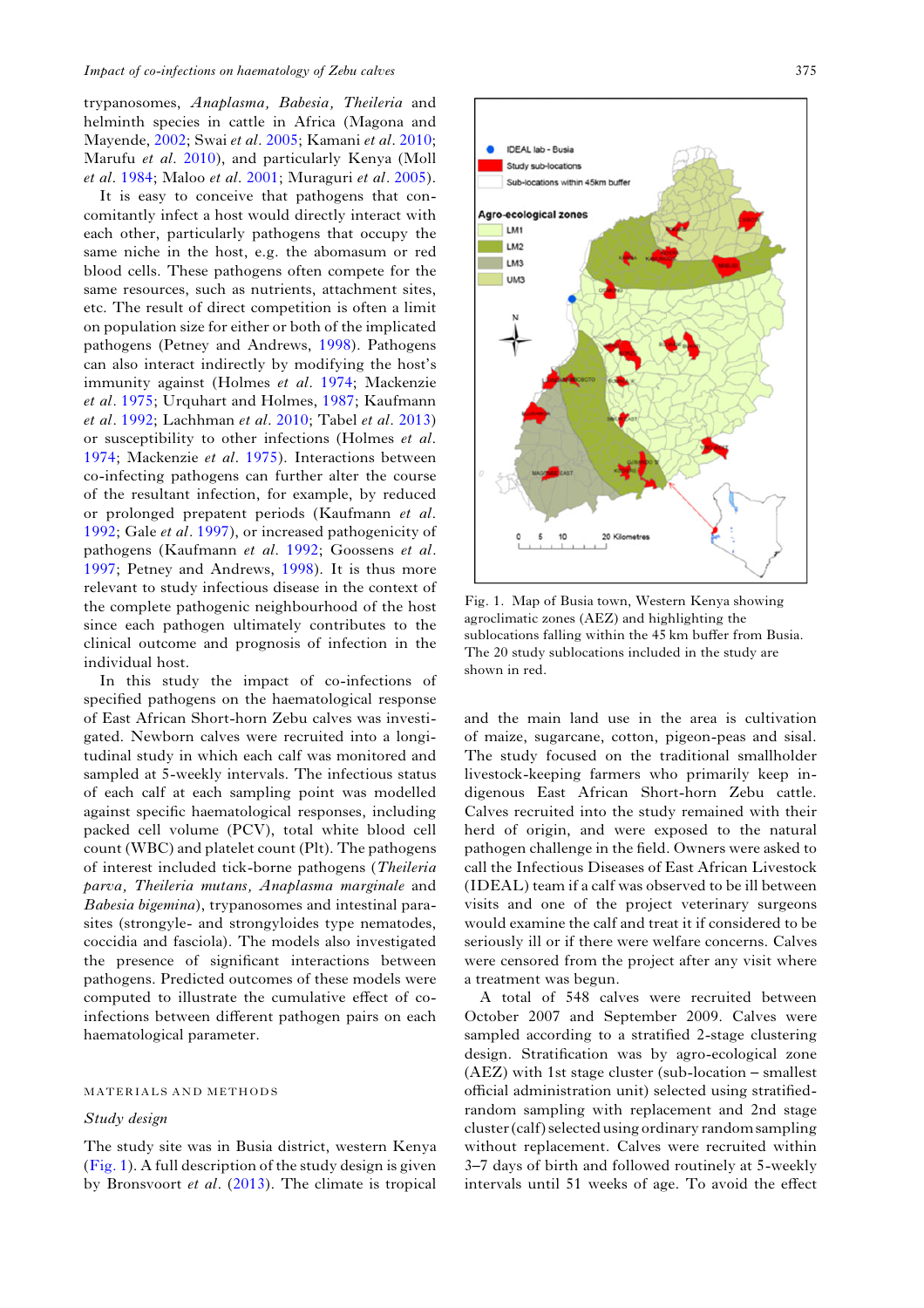#### Ilana Conradie Van Wyk and others 376

of seasonality, recruitment was staggered to include calves born during each month of the recruitment period. In addition to routine visits, calveswere visited when a clinical episode was reported by either the farmer or the local animal health technician. No interventions against any pathogen or parasite were carried out during the study period.

This research (project V027-09) was approved by the Research Committee of the Faculty of Veterinary Science and the Animal Use and Care Committee of the University of Pretoria. The IDEAL project (OS 03-06) was approved by the Ethics Review Committee of the College of Medicine and Veterinary Medicine at the University of Edinburgh.

#### Sample collection, processing and diagnostics

At each visit a complete clinical examination on the calf was performed by trained animal health technicians or veterinarians and biological samples collected included two thin and two thick peripheral blood smears from the marginal ear vein, blood from the jugular vein in a 10 mL serum vacutainer tube and two 5 mL EDTA plastic tubes for haematology, and fecal samples directly from the rectum of the calf (Bronsvoort et al. [2013\)](#page-13-0).

Initial sample processing and analysis occurred at the local field laboratory, Busia, Kenya. Packed cell volume was measured using a Hawksley microhaematocrit reader (Jain, [1993](#page-14-0)). The WBC and Plt were measured using an automated blood cell analyser (pocH-100iV Diff, Sysmex© Europe GMBH). Thin blood smears were air-dried, fixed in absolute alcohol and stained for 30 min with Giemsa 10% dilution. Thick blood smears were air-dried, and stained as described above. Smears were examined for bloodborne parasites with a standard light microscope under  $10-100 \times$  magnification. The microhaematrocrit centrifugation and dark-ground/phase-contrast buffy coat techniques (OIE, [2005](#page-14-0)) were used to identify trypanosomes in blood. The McMasters method (Kaufmann, [1996](#page-14-0)) was used to calculate the number of nematode eggs (EPG) and number of coccidial oocysts (OPG) per g feces. Nematode eggs were differentiated as either strongyle-type eggs or strongyloides-type eggs. The presence of trematode eggs was determined by sedimentation of feces (Kaufmann, [1996](#page-14-0)).

Serum samples were tested with indirect enzymelinked immunosorbent assays (ELISA) to determine the antibodies titres to  $T.$  parva,  $T.$  mutans, A. marginale and B. bigemina (Katende et al. [1990](#page-14-0), [1998](#page-14-0); Morzaria et al. [1999](#page-14-0); Tebele et al. [2000\)](#page-14-0). The results were expressed as per cent positivity (PP) values of optical density, relative to those of a strong positive control (Wright et al. [1993\)](#page-15-0). A PP cut-off of 20 was considered positive for T. parva and T. mutans, and a PP cut-off of 15 was considered positive for A. marginale and B. bigemina.

The age at which seroconversion took place was determined using a moving window rule, relying on three consecutive visits (A, B and C). Calves were classed as seroconverted at visit B if the antibody PP levels was above the species-specific PP cut-off at that visit, the PP was higher than at visit A, and if the PP at visit C was at least 5 PP higher than at visit A.

A multi-species un-nested PCR was used to test for specific trypanosome species (Thumbi *et al.* [2008\)](#page-14-0) on the 51-week samples, as well as samples from individual visits where a calf tested positive for trypanosomes on microscopy.

#### Statistical analysis

The computation of the results and the production of the graphs were done with R 2.8.1 (R Development Core Team, [2012](#page-14-0)).

Univariable analysis: The impact of single pathogens. Generalized mixed-effect (GME) models were used in univariable models to investigate the association between pathogens and the haematological measure of interest. The outcome variables considered included PCV, WBC and Plt. Univariable analysis for each independent variable vs each haematological measure was used as a preliminary screening tool to determine which independent variables to include in the subsequent multivariable analysis. Univariable models treated the variables representing pathogens as well as age (to account for known age-related physiological changes in dependent variables; Van Wyk et al. [2013\)](#page-14-0) as fixed effects, with calf identification (individual) and sublocation as random effects. Consistent inclusion of sublocation conditioned the models for environment and nutrition-related factors and differences in exposure levels to pathogens (Van der Waaij et al. [2003](#page-14-0)). Varying slopes and intercepts models were used and temporal autocorrelation within calves was accounted for in the model specification. Alpha (type 1 error rate) was set at 0.05 for statistical significance.

Pathogens considered for analysis as independent variables included the tick-borne parasites Theileria spp., T. mutans, T. parva, Anaplasma spp., A. marginale and B. bigemina; Trypanosoma spp. and specifically Trypanosoma vivax; and the intestinal parasites strongyle-type nematodes, strongyloidestype nematodes, coccidia and Fasciola gigantica. In some cases pathogen presence/absence was modelled; in others a categorical variable indicating pathogen load was used. Further details follow.

Theileria spp. and Anaplasma spp. were diagnosed by microscopy and no species differentiation was made. There were only four visits where Babesia spp. was detected by microscopy and thus Babesia spp. was not included as a covariate.

Theileria parva, T. mutans, A. marginale and B. bigemina diagnosis was based on seroconversion.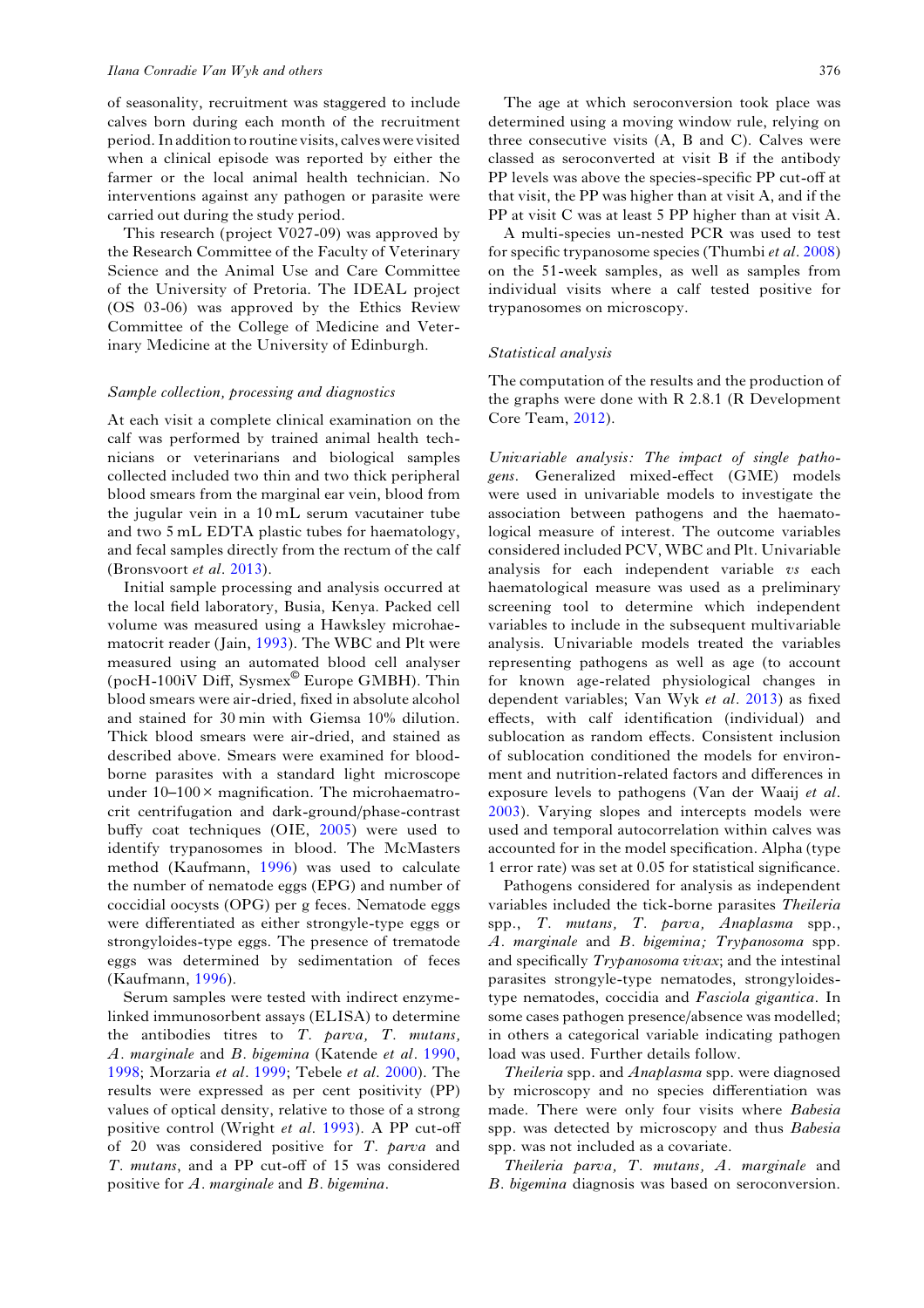<span id="page-4-0"></span>Table 1. The significance of P-values  $(P<0.1)$  obtained from univariable analysis of single covariates. Age was included as a covariate in all analyses to account for the significant physiological changes in response variables associated with age. Blood-borne pathogens were classed as either present/absent, based on microscopy (mcr) or PCR. For tick-borne diseases age at seroconversion was used as a covariate to capture the acute response around the time of infection. To capture the long-term impact of infection a calf was considered as positive (seroconverted) for all visits post seroconversion. Intestinal parasites were considered as a categorical covariate at three levels, namely negative, positive with a high parasite load or positive with a low parasite load

|                                          |                            | Response variable |                  |           |
|------------------------------------------|----------------------------|-------------------|------------------|-----------|
| Covariate                                |                            | PCV <sup>a</sup>  | WBC <sup>b</sup> | $Plt^c$   |
| <i>Theileria</i> spp. (mcr) <sup>d</sup> | Presence/absence           | ****              | <b>NS</b>        | ****      |
| T. parva                                 | Positive                   | <b>NS</b>         | **               | ****      |
|                                          | At seroconversion          | **                | **               | *         |
| T. mutans                                | Positive                   | ****              | NS.              | ****      |
|                                          | At seroconversion          | ***               | <b>NS</b>        | **        |
| <i>Anaplasma</i> spp. $(mcr)^d$          | Presence/absence           | NS.               | <b>NS</b>        | NS.       |
| A. marginale                             | Positive                   | ⋇                 | <b>NS</b>        | ****      |
|                                          | At seroconversion          | **                | <b>NS</b>        | **        |
| B. bigemina                              | Positive                   | <b>NS</b>         | ***              | ****      |
|                                          | At seroconversion          | <b>NS</b>         | <b>NS</b>        | **        |
| <i>Trypanosoma</i> spp. $(mcr)^{a}$      | Presence/absence           | ****              | ****             | ****      |
| T. vivax $(PCR)^e$                       | Positive                   | NS.               | *                | ****      |
| Coccidia                                 | Presence/absence           | ****              | ***              | NS.       |
|                                          | OPG <sup>f</sup> > 1000    | ∗                 | <b>NS</b>        | NS.       |
| Strongyle-type species                   | Presence/absence           | ****              | <b>NS</b>        | ****      |
|                                          | $EPGg$ > 1000 <sup>b</sup> | ****              | ****             | NS.       |
| <i>Strongyloides</i> spp.                | Presence/absence           | NS.               | **               | ****      |
|                                          | EPG <sup>g</sup> > 1000    | <b>NS</b>         | NS.              | ∗         |
| Fasciola gigantica                       | Presence/absence           | NS                | NS               | <b>NS</b> |

\*\*\*\* $P < 0.0001$ , \*\* $P < 0.01$ , \* $P < 0.05$ , NS, non-significant ( $P > 0.05$ ).<br>
<sup>a</sup> PCV: packed cell volume.<br>
<sup>b</sup> WBC: white blood cell count.<br>
<sup>c</sup> Plt: platelet count.<br>
<sup>d</sup> mcr: microscopy. This indicates the test used to di

The age at seroconversion was used as a covariate in the analysis to capture the acute response around the time of infection. To capture the long-term impact of infection on haematological variables, an indicator for seroconverted status was included as a covariate and for this purpose a calf was considered as positive (seroconverted) for all visits post seroconversion. Because no treatment interventions were carried out during the study and also due to the chronic nature of infections with both helminth and blood-borne pathogens, it can be assumed that a calf remained infected for the remainder of the study period (see Table 1).

During initial data exploration, with regards to TBD, the order of infection was included in the analysis, but was found to not significantly affect any of the haematological outcomes statistically, and was thus not included in the final models.

Trypanosoma-positive calves were deemed to be those calves that were diagnosed positive by microscopy (mcr) and no distinction between species was

made. Trypanosoma vivax-positive calves were diagnosed by microscopy and speciation confirmed by PCR.

Strongyle worm species were considered as a categorical covariate at two levels (present or absent) or at three levels, namely negative, positive with a high EPG of strongyle-type eggs (EPG> 1000) or positive with a low EPG (EPG $<$ 1000). The same classification was used for Strongyloides spp. at two levels (present or absent), or at three levels as either negative, or positive with a high EPG  $(>1000)$  or low EPG (< 1000) of strongyloides-type eggs. Similarly coccidia were analysed as either at two levels or as a three-level categorical covariate as either negative, or based on the OPG, as positive with either high OPG  $(>1000)$  or low OPG  $(<1000)$ . Fasciola gigantica was only categorized as either present or absent.

Multivariable analysis: the impact of interaction between co-infecting pathogens. Generalized additive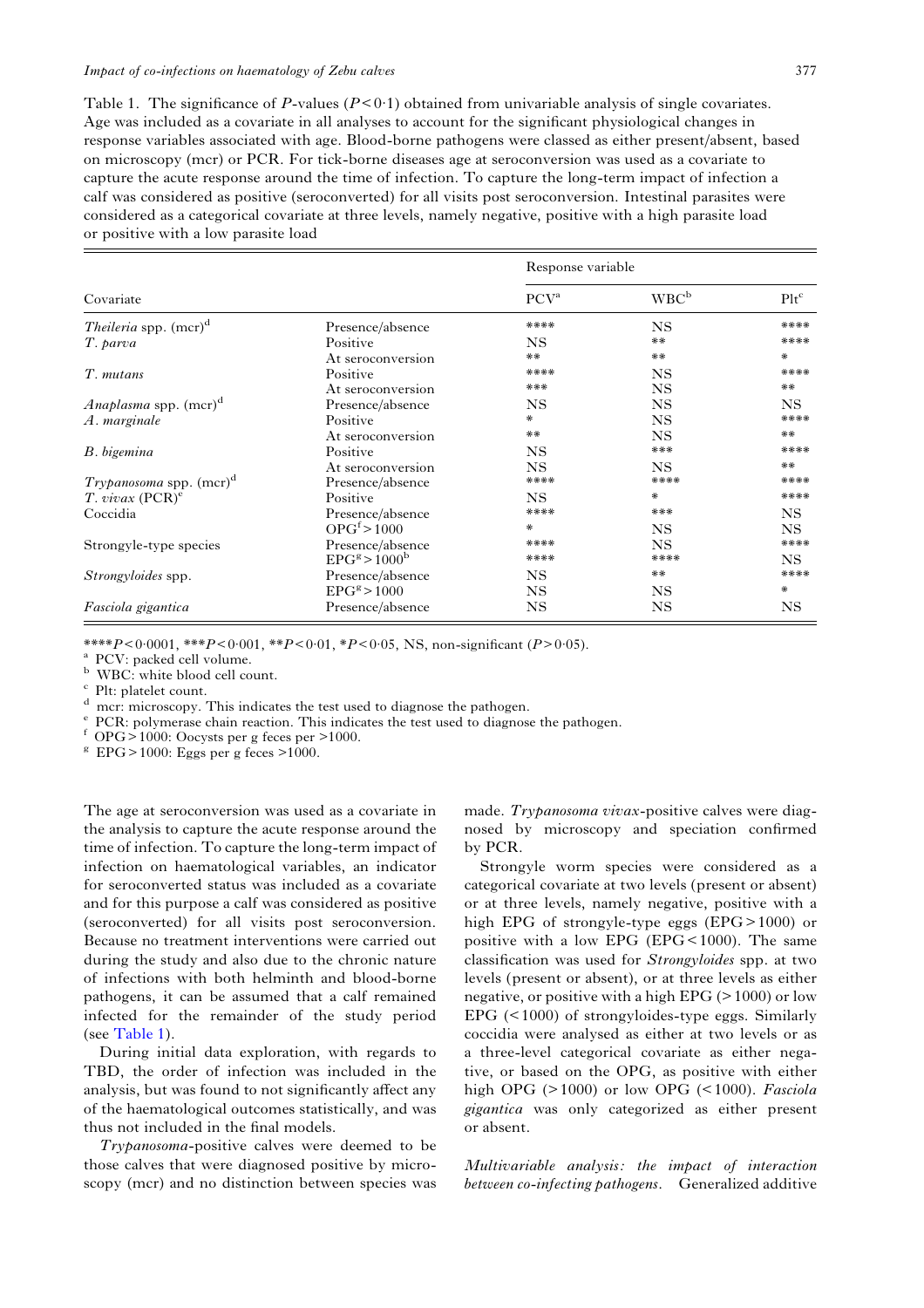mixed models (GAMM) are an extension of GME models and allow the use of the non-parametric smoothers in addition to parametric components where applicable (Wood, 2006). Non-parametric smoothers were used to account for the non-linear effect of age on the distribution of the haematological variables. Modelling of GAMM was done in R using the package mgcv  $(1.7-0)$ . With mgcv, generalized cross validation (GCV) criterion or unbiased risk estimator (UBRE) are used to estimate the smoothing parameters (Crawley, [2007\)](#page-13-0). Models are fitted using penalized likelihood maximization (Crawley, [2007](#page-13-0)).

All covariates and two-way interactions were treated as fixed effects with the exception of individual (calf identification) and sublocation, which were treated as random effects.

The final multivariable model was determined by first including all covariates (pathogens) significant in the univariable analysis then assessing the fit and significance of each two-way interaction term in a step-up process.

The estimated coefficient of each covariate included in the minimal model was interpreted as an increase in the response variable equal to the coefficient when the covariate (pathogen) was positive (two-level categorical covariates), or an increase equal to the value of the coefficient for an increase in one unit of the covariate (for three-level categorical covariates). A negative value of a coefficient was interpreted as a decrease in the response variable, calculated in the same way as for positive coefficients.

To improve model fit,  $log (log_{10})$  transformation of Plt data was necessary. The model parameters reported represent the log-transformed data. The coefficient is interpreted as a percentage increase in the response variable equal to the value of the coefficient when positive, or a percentage decrease in the response variable when the coefficient is negative.

Model fit was assessed by graphical inspection of model residuals (not shown). Akaike's information criteria (AIC) were used as the criterion to compare models.

Pathogen interactions. Interaction between the coinfecting pathogens is said to occur when the outcome of infection, e.g. a reduction in PCV, during co-infections differs from the sum of the individual outcomes of the single infections. A positive interaction occurs when the outcome of infection is increased compared with the sum of the individual outcomes, e.g. a more severe reduction in PCV than what is expected to occur due to both pathogens combined. A negative interaction occurs when the outcome of infection is reduced compared to the sum of the individual outcomes, e.g. the reduction in PCV is less severe than what is expected from the combined effect of the individual pathogens.

For the purpose of this study, only two-way interactions between pathogens, as well as interactions between pathogen status and age, were considered for inclusion into the models.

Predicted outcomes of interactions between co-infecting pathogens. The predicted mean value of the response variables for each model was calculated for uninfected calves, calves positive for each single covariate, as well as two-way combinations between pathogen pairs. The model-predicted mean value was calculated from the sum of the intercept and the coefficients of the selected pathogens included in the minimal model. The 95% confidence intervals (95% CI) for the predicted mean values were calculated in the same way, using the standard error (S.E.) of each coefficient. To calculate the predicted mean Plt (pPlt), the model-predicted log interval (mean  $\pm$  95%CI) was first calculated and then back transformed through exponentiation  $(10<sup>x</sup>)$  by the calculated value  $(x)$ .

#### RESULTS

#### Univariable analysis

The covariates tested in univariable analysis are listed in [Table 1](#page-4-0). The covariates found to significantly predict the various response variables were further used in model-building in multivariable models. The distribution of pathogens within the study population is described by Bronsvoort et al. ([2013\)](#page-13-0).

The pathogens that showed significant associations  $(P<0.1)$  with PCV as response variable using the univariable analysis included the blood-borne pathogens Theileria spp. (mcr), T. parva (only at the time of seroconversion), T. mutans, A. marginale, Trypanosoma spp. (mcr); as well as intestinal parasites coccidia and strongyle-type helminths. The pathogens that showed significant associations  $(P<0.1)$ with WBC using the univariable analysis included T. parva; B. bigemina (after seroconversion), Try $panosoma$  spp. (mcr) and  $T.$  vivax; coccidia, and both strongyle- and strongyloides-type helminths. All the pathogens showed significant associations  $(P<0.1)$ with Plt (log-transformed data) using univariable analysis except Anaplasma spp. (mcr), coccidia, strongyle-type nematodes (at high parasite loads) and F. gigantica.

#### Generalized additive mixed effect models

Packed cell volume. The multivariable GAMM model for PCV showed effect of age on PCV was significant but non-linear and hence was included as a covariate with a smoothing function (estimated degrees of freedom (edf) =  $8.79$  and  $P < 0.0001$ ). Pathogens that caused a significant  $(P<0.05)$  decrease in PCV include Theileria spp. (mcr); T. mutans; Trypanosoma spp. (mcr); A. marginale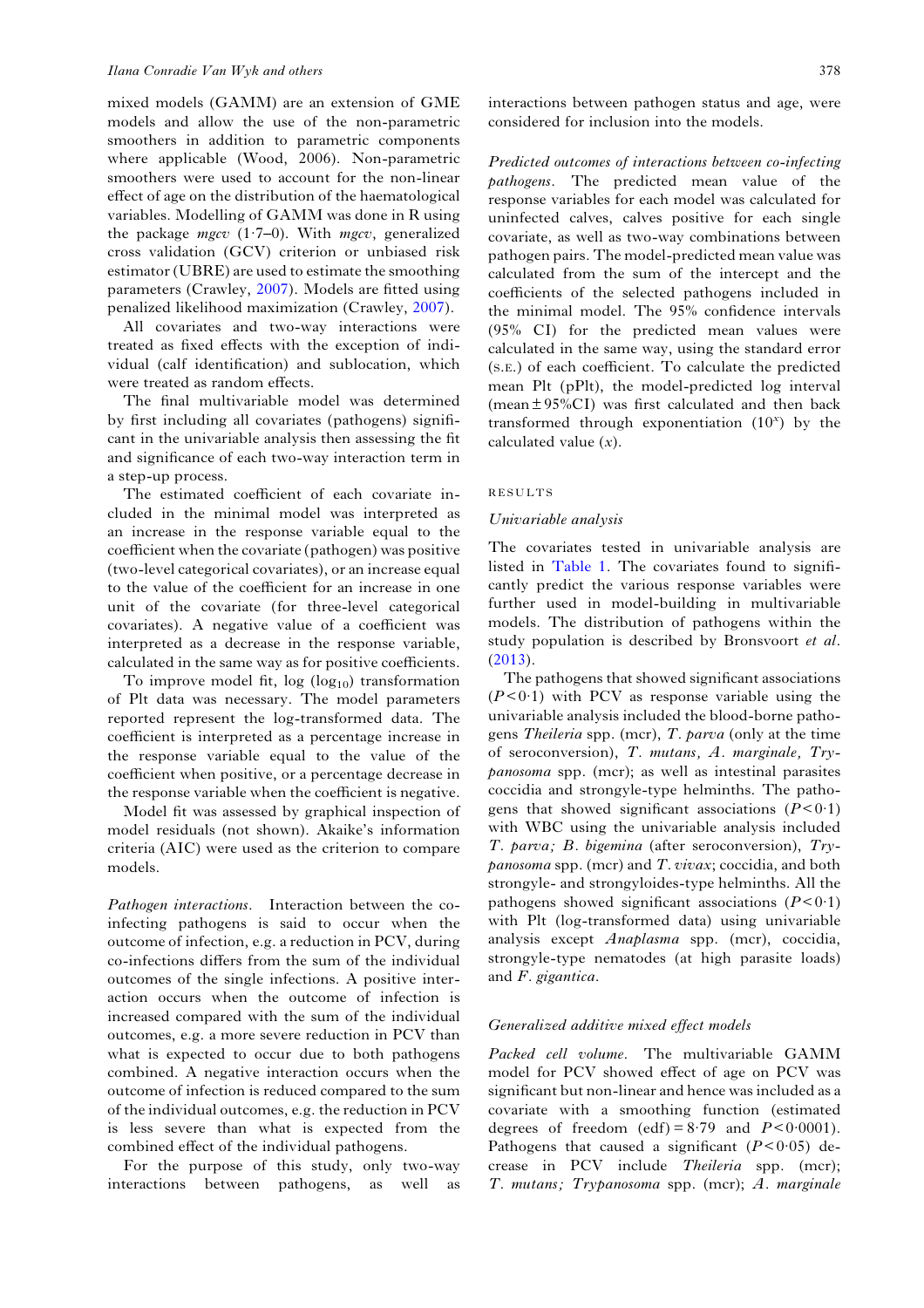Table 2. The final generalized mixed-effect model analysis of packed cell volume ( $n = 3917$ ) after exclusion of all statistically non-significant covariates

| Covariate                                                                 | Co <sup>a</sup> | S.E. <sup>b</sup> | $P^{\rm c}$ |
|---------------------------------------------------------------------------|-----------------|-------------------|-------------|
| <i>Theileria</i> spp. (mcr) <sup>d</sup>                                  | $-1.064$        | 0.169             | 0.0001      |
| <i>T. mutans</i> (seroconverted)                                          | $-1.222$        | 0.248             | 0.0001      |
| <i>A. marginale</i> (seroconverted)                                       | $-1.583$        | 0.428             | < 0.001     |
| Trypanosoma spp. $(mcr)^d$                                                | $-5.681$        | 1.012             | 0.0001      |
| Strongyle-type species<br>$(EPG > 1000)^e$                                | $-1.967$        | 0.193             | < 0.0001    |
| Coccidia (positive)                                                       | 0.637           | 0.131             | 0.001       |
| <i>T. parva</i> (at seroconversion):<br>age                               | $-0.003$        | 0.001             | 0.043       |
| $A.$ marginale : Theileria spp.                                           | 1.146           | 0.420             | 0.006       |
| <i>T. parva</i> (seroconverted) :<br><i>Theileria</i> spp.                | $-0.889$        | 0.279             | 0.001       |
| Trypanosoma spp.: Theileria<br>spp.                                       | 0.502           | 0.226             | 0.03        |
| Strongyle-type nematode :<br>Strongyloides-type<br>nematodes (EPG > 1000) | $-1.537$        | 0.551             | 0.005       |
| B. bigemina: Coccidia                                                     | $-1.611$        | 0.691             | 0.02        |

<sup>a</sup> Coefficient.<br><sup>b</sup> Standard error of coefficient.<br><sup>c</sup> P-value indicate significance of coefficient.<br> $\frac{d}{dx}$  mcr (microscopy).<br>e Eggs per g feces >1000.

a:b indicates interactions between pathogen a and b.

and strongyle worms. Strongyle species had a more severe effect on PCV when EPG was high. The only pathogen that caused a significant increase in PCV was coccidia  $(P<0.05)$ . Theileria mutans caused a decrease in PCV at the time of seroconversion only, thus in acute infections. Anaplasma marginale infection was associated with a decrease in PCV, not only at the time of seroconversion but throughout the remainder of the follow-up as seroconverted calves maintained the deficit in PCV. The coefficient estimates of the GAMM model for PCV are found in Table 2.

A positive interaction was found between strongyle-type nematodes and strongyloides-type nematodes. The decrease in PCV caused by strongyle infections was 1·78 times more severe in the presence of a concurrent high infectious load of Strongyloides spp. infection.

A negative interaction was found between T. parva and Theileria spp. Theileria parva infections caused a very small decrease in PCV at the time of seroconversion, which increased in severity with age of seroconversion. After seroconversion, calves positive for T. parva had a significant decrease in PCV (−0·562) only when they were also positive for Theileria spp. on microscopy.

A negative interaction was found between Trypanosoma spp. and Theileria spp. Although both pathogens caused a decrease in PCV by themselves,

Table 3. The final generalized additive mixedeffect model analysis of mean white blood cell count ( $n = 4680$ ) after exclusion of all statistically non-significant covariates

| Covariate                                    | Co <sup>a</sup> | $S$ F <sup>b</sup> | $\mathbf{p}^{\rm c}$ |
|----------------------------------------------|-----------------|--------------------|----------------------|
| Strongyle-type nematodes<br>$(EPG > 1000)^d$ | $-0.587$        | 0.101              | 0.0001               |
| Trypanosoma spp. $(mcr)^e$ :<br>age          | 0.006           | 0.001              | < 0.001              |
| Theileria parva<br>(at seroconversion)       | $-0.345$        | 0.165              | 0.03                 |

<sup>a</sup> Coefficient.<br><sup>b</sup> Standard error of coefficient.<br><sup>c</sup> P-value indicate significance of coefficient.<br>d Eggs per g feces >1000.<br>e Microscopy.

a:b indicates interactions between pathogen a and b.

the total decrease in PCV during co-infections with  $Trypanosoma$  spp. and Theileria spp. ( $-2.46$ ) was less than single infections with Trypanosoma spp.  $(-5.68)$ .

White blood cell count. The effect of age on WBC was significant but non-linear and was included in the model as a covariate with a smoothing function  $\text{(edf = 1 and } P < 0.0001)$ . The coefficient estimates of the model are found in Table 3. Pathogens that had a negative impact on WBC are strongyle-type nematodes (EPG $> 1000$ ) and T. parva (at the time of seroconversion). The only pathogen that had a significant positive impact on WBC was Trypanosoma spp. The magnitude and statistical significance of the effect of Trypanosoma spp. on WBC was dependent on the age of the calf.

Platelet counts. The platelet counts were log transformed in all analyses to stabilize the variance and normalize the distribution of the residuals. The model summary estimates are listed in [Table 4](#page-7-0). The only pathogen that caused a significant increase in Plt was Strongyloides spp. Pathogens that caused a significant decrease in Plt included  $A$ . marginale, B. bigemina, Theileria spp., T. mutans, T. parva, Trypanosoma spp. (mcr), T. vivax and strongyles. Trypanosoma spp. caused the most severe decrease in Plt.

The decrease in Plt was 1·48 times more in A. marginale-positive calves than calves positive for both A. marginale and Theileria spp. The decrease in strongyle-positive animals was twice as low when also positive for T. parva. Theileria parva also interacted with Fasciola spp. On its own, Fasciola spp. had no significant impact on Plt, but in  $T.$  parva-positive calves a decrease of 16%.

There was interaction between Trypanosoma spp. and strongyles. Co-infection with these two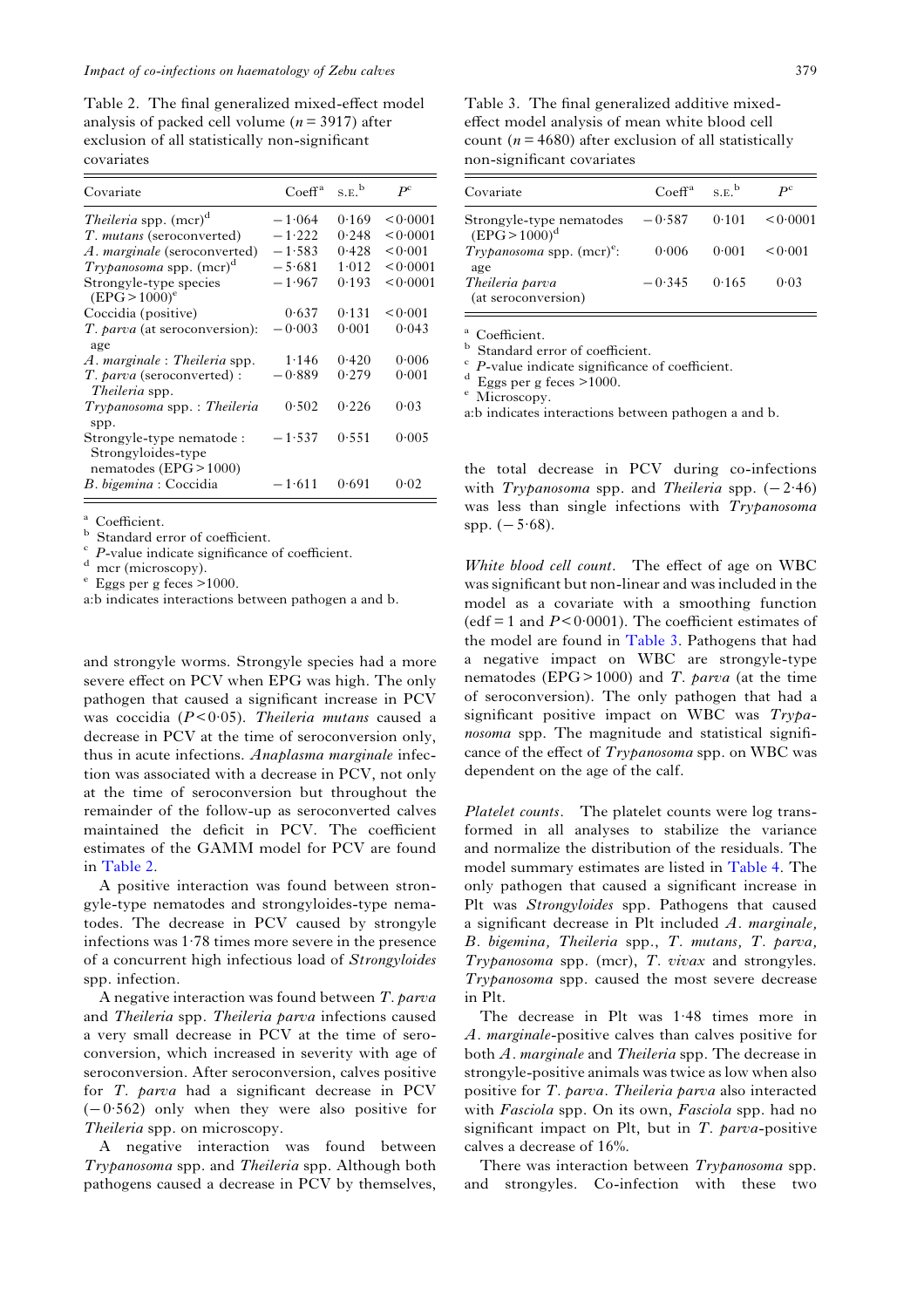<span id="page-7-0"></span>Table 4. The final generalized additive mixedeffect model analysis of log-transformed platelet counts ( $n = 3856$ ) after exclusion of all statistically non-significant covariates

| Covariate                                      | $C$ oeff <sup>a</sup> | S.E. <sup>b</sup> | $P^{\rm c}$ |
|------------------------------------------------|-----------------------|-------------------|-------------|
| Anaplasma marginale                            | $-0.405$              | 0.077             | 0.0001      |
| Babesia bigemina                               | $-0.092$              | 0.04              | 0.021       |
| <i>Theileria</i> spp.                          | $-0.096$              | 0.033             | 0.0001      |
| Theileria mutans                               | $-0.117$              | 0.03              | < 0.001     |
| Theileria parva                                | $-0.307$              | 0.076             | < 0.0001    |
| Trypanosoma spp. $(mcr)^d$                     | $-1.647$              | 0.326             | 0.0001      |
| Trypanosoma vivax                              | $-0.37$               | 0.094             | < 0.0001    |
| <i>Strongyle</i> spp.                          | $-0.114$              | 0.04              | < 0.01      |
| <i>Strongyloides</i> spp.                      | 0.122                 | 0.036             | 0.001       |
| Theileria spp.: $A$ . marginale                | 0.227                 | 0.059             | < 0.001     |
| Theileria parva: Strongyle<br>spp.             | 0.197                 | 0.075             | 0.009       |
| Theileria parva: Fasciola spp.                 | 0.142                 | 0.066             | 0.03        |
| Theileria mutans:<br><i>Strongyloides</i> spp. | 0.188                 | 0.058             | 0.001       |
| Theileria mutans:<br>Trypanosoma spp.          | 0.416                 | 0.167             | 0.013       |
| Trypanosoma spp.: Strongyle<br>spp.            | 0.854                 | 0.325             | 0.009       |

<sup>a</sup> Coefficient.<br><sup>b</sup> Standard error of coefficient.<br><sup>c</sup> *P*-value indicate significance of coefficient.<br>d Microscopy.

a:b indicates interactions between pathogen a and b.

pathogens resulted in a decrease in Plt almost eight times more than in strongyle infection alone. An interaction between  $Trypanosoma$  spp. and  $T.$  mutans was also detected. The decrease was ten times more than in T. mutans-positive calves that were not infected with Trypanosoma spp. as well.

#### Model-predicted mean of the haematological response variables

Predicted packed cell volume. The model-predicted mean PCV (pPCV) at 150 days of age was calculated to illustrate the cumulative impact of bloodborne pathogens ([Table 5\)](#page-8-0) and between blood-borne pathogens and intestinal parasites ([Table 6](#page-9-0)) on the PCV of the calves.

The pathogen group that caused the most severe decrease in pPCV was *Trypanosoma* spp. (mcr). Strongyle-type helminths caused the second most severe decrease in pPCV, but the decrease was only clinically significant at a high EPG. Other pathogens that caused a decrease in mean  $pPCV$  were  $T$ . mutans, T. parva, Theileria spp. and A. marginale but these small decreases were not likely to be clinically significant unless they occurred as part of multipathogen infections. Coccidia caused a slightly higher pPCV than in uninfected calves, but this was unlikely to be clinically significant.

There was a cumulative decrease in pPCV in co-infections between Trypanosoma spp. and strongyle-type helminths, T. mutans, T. parva and A. marginale. The overall lowest mean pPCV was found in co-infections with Trypanosoma spp. and strongyle-type species (EPG > 1000) (mean  $pPCV =$ 21·69% at 150 days). Co-infection with coccidia only marginally improved the pPCV. The mean pPCV at 150 days in concomitant infections between Trypanosoma spp. and other pathogens is illustrated in [Fig. 2.](#page-9-0)

Combinations of tick-borne pathogens also resulted in cumulative decreases in PCV. Co-infections of  $T$ . mutans and  $A$ . marginale resulted in a decrease in PCV of almost 3% compared with uninfected calves. Co-infections of T. mutans and Theileria spp. resulted in a decrease in PCV of 2·3%, and between T. mutans and T. parva (at seroconversion) of  $1.6\%$ compared with uninfected calves.

Predicted white blood cell count. The modelpredicted mean WBC (pWBC) at 150 days of age was calculated to illustrate the impact of the cumulative effect and interaction between pathogens on WBC. The results are tabulated in [Table 6](#page-9-0). The pathogen with the most significant impact on pWBC was Trypanosoma spp. This pathogen caused an increase of  $0.9 \times 10^3 \mu L^{-1}$  in pWBC in calves of 150 days, compared with uninfected calves of the same age. Strongyles caused a decrease in pWBC but only when the EPG> 1000. Co-infections between T. parva and strongyle-type nematodes resulted in the most significant decrease in pWBC than uninfected calves.

Predicted platelet counts. The model-predicted mean platelet counts (pPlt) associated with coinfection with different pathogen pairs was calculated to illustrate the impact of co-infections of pathogens on the Plt of calves [\(Table 7](#page-10-0)).

The pathogen that had the most significant impact on pPlt was Trypanosoma spp. (mcr). The mean pPlt for Trypanosoma-infected calves was less than 3% of the mean in uninfected calves. The mean pPlt in calves that were positive for both Trypanosoma spp. (mcr) and T. vivax (PCR) was half  $(16 \times 10^3 \mu L^{-1})$ of the pPlt in calves only positive on microscopy. The distribution of pPlt for various co-infections associated with Trypanosoma spp. is illustrated in [Fig. 3](#page-11-0).

Tick-borne diseases all caused a significant drop in pPlt, although not as severe as the trypanosomes. Anaplasma marginale had the lowest pPlt of the tickborne pathogens, with a mean pPlt of  $651 \times 10^3 \mu L^{-1}$ . The lowest pPlt for tick-borne disease occurred in concomitant infections with A. marginale and T. parva. Co-infections between T. parva and the other tick-borne parasites also resulted in decreased pPlt. The distribution of pPlt for the various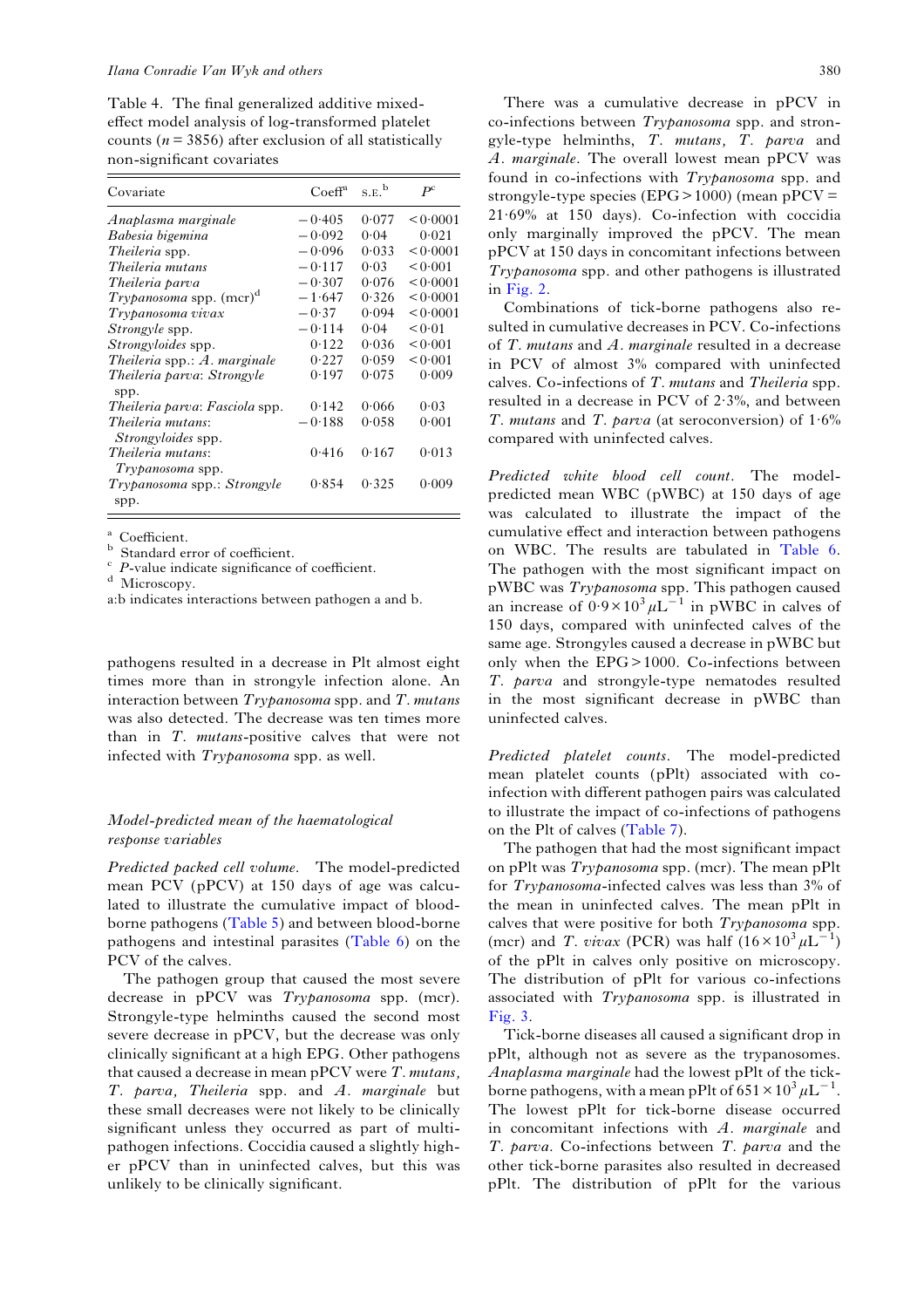| Covariate                                                 | Uninfected           | Theileria spp.<br>(mcr) | Theileria mutans<br>(at seroconversion) | T. parva<br>(at seroconversion) | T. parva<br>(seroconverted) | A. marginale<br>(seroconverted) | B. bigemina<br>(seroconverted) | Trypanosoma<br>spp. (mcr) |
|-----------------------------------------------------------|----------------------|-------------------------|-----------------------------------------|---------------------------------|-----------------------------|---------------------------------|--------------------------------|---------------------------|
| Uninfected                                                | $29.33(28.75-29.92)$ |                         |                                         |                                 |                             |                                 |                                |                           |
| <i>Theileria</i> spp.(mcr) <sup>a</sup>                   |                      | $28.27(27.69 - 28.85)$  | $27.05(26.32 - 27.77)$                  | $27.89(27.21 - 28.57)$          | $28.78(28.14-29.43)$        | $27.85(27.1-28.61)$             | $28.29(27.71 - 28.86)$         | $26.89(25.44 - 28.33)$    |
| Theileria mutans<br>(at seroconversion)                   |                      | $28.11(27.38 - 28.85)$  | $27.74(26.94 - 28.54)$                  | $28.12(27.38 - 28.86)$          | $26.52(25.47 - 27.57)$      | $28.12(27.38 - 28.86)$          | $22.41(20.31-24.51)$           |                           |
| Theileria parva                                           |                      |                         |                                         | $29.33(28.75-29.92)$            | $\overline{\phantom{a}}$    | $27.75(26.80-28.70)$            | $29.33(28.75-29.92)$           | $23.65(21.61 - 25.70)$    |
| (at seroconversion)<br>Theileria parva<br>(seroconverted) |                      |                         |                                         | $29.95(28.29-29.62)$            | $27.37(26.38-28.36)$        | $28.95(28.29-29.62)$            | $23.27(21.20-25.34)$           |                           |
| Anaplasma marginale<br>(seroconverted)                    |                      |                         |                                         |                                 | $27.75(26.8-28.7)$          | $27.75(26.8-28.7)$              | $22.07(19.90-24.24)$           |                           |
| <i>Trypanosoma</i> spp. $(mcr)^a$                         |                      |                         |                                         |                                 |                             |                                 | $23.64(21.61 - 25.70)$         | $23.65(21.61-25.70)$      |
| Strongyle-type nematodes<br>$(EPG^b < 1000)$              |                      | $28.39(27.90 - 28.88)$  | $28.23(27.55 - 28.91)$                  | $29.07(28.48-29.66)$            | $29.45(28.95-29.95)$        | $27.87(26.97-28.77)$            | $29.45(28.95-29.95)$           | $23.77(21.75 - 25.80)$    |
| Strongyle-type nematodes<br>$(EPG^b > 1000)$              |                      | $26.30(25.63 - 26.98)$  | $26.14(25.32 - 26.97)$                  | $26.99(26.24 - 27.73)$          | $27.37(26.69 - 28.05)$      | $27.78(24.77 - 26.80)$          | $27.37(26.69 - 28.05)$         | $21.69(19.61-23.77)$      |
| Strongyloides-type<br>nematodes<br>$(EPG^b > 1000)$       |                      | $28.27(27.69 - 28.85)$  | $28.11(27.38 - 28.85)$                  | $28.95(28.29-29.62)$            | $29.33(28.75-29.92)$        | $27.75(26.80 - 28.70)$          | $29.33(28.75-29.92)$           | $23.65(21.61 - 25.70)$    |
| Coccidia                                                  |                      | $28.91(28.30-29.51)$    | $28.75(27.99 - 29.51)$                  | $29.59(28.90-30.28)$            | $29.97(29.37-30.58)$        | $28.39(27.42 - 29.36)$          | $28.36(26.92 - 29.81)$         | $24.29(22.24 - 26.34)$    |

<span id="page-8-0"></span>Table 5. The GAMM-predicted mean packed cell volume (%) (95% con fidence intervals) in co-infections with pathogen pairs at 150 days

<sup>a</sup> mcr: microscopy.<br><sup>b</sup> EPG: eggs per g feces.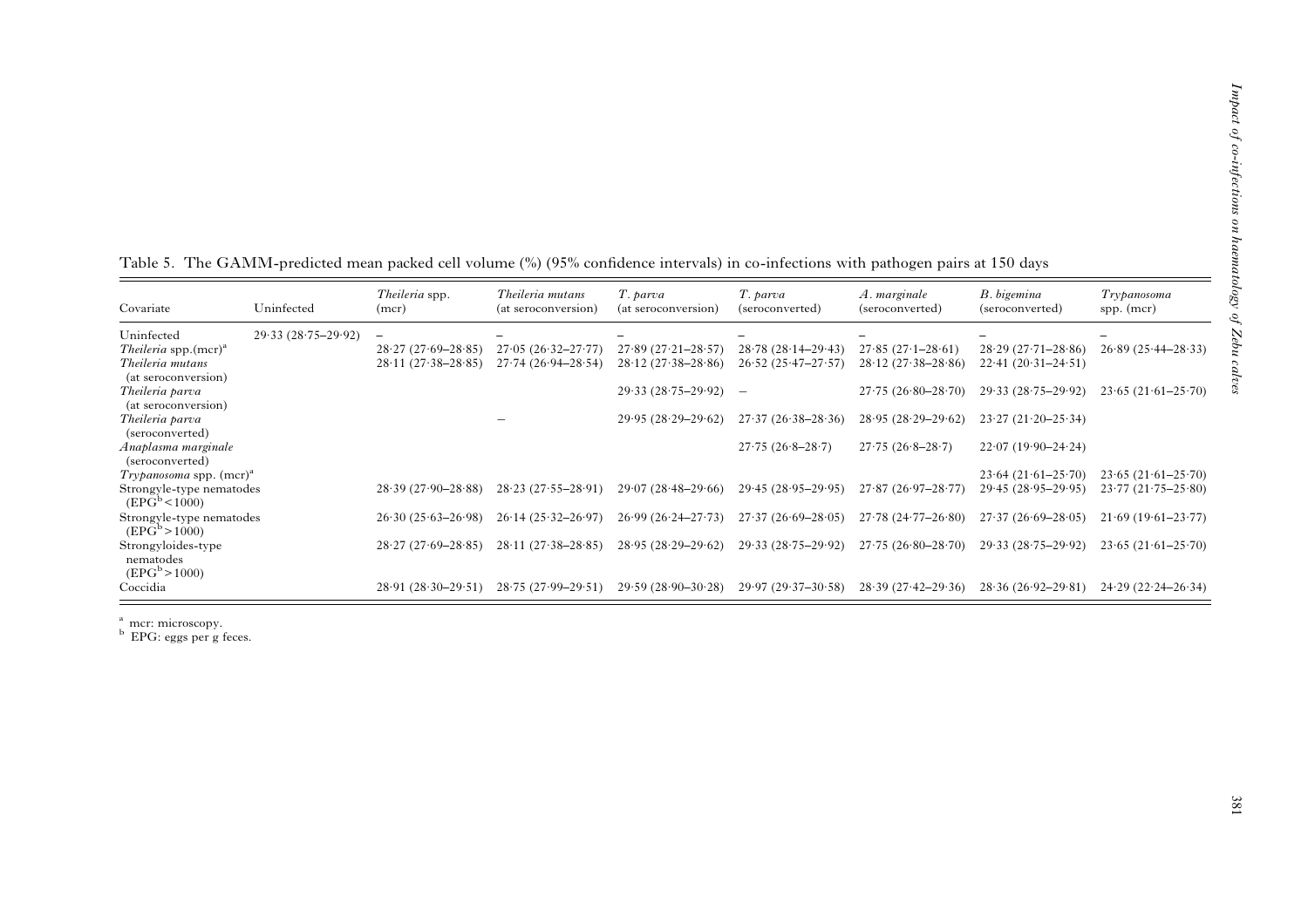<span id="page-9-0"></span>

| Table 6. The GAMM-predicted mean white cell blood count $(\times 10^3 \mu L^{-1})$ (95% confidence intervals) at age |  |  |  |
|----------------------------------------------------------------------------------------------------------------------|--|--|--|
| 150 days for co-infections with pathogen pairs                                                                       |  |  |  |

| Covariate                                                                                                                               | Uninfected           | $Trypanosoma$ spp.                                 | Theileria parva                                 | Strongyle-type<br>nematodes<br>(EPG > 1000)                           |
|-----------------------------------------------------------------------------------------------------------------------------------------|----------------------|----------------------------------------------------|-------------------------------------------------|-----------------------------------------------------------------------|
| Uninfected<br><i>Trypanosoma</i> spp. (mcr)<br>Theileria parva<br>(at seroconversion)<br>Strongyle-type nematodes<br>$(EPG > 1000)^{a}$ | $10.75(10.55-10.95)$ | $\overline{\phantom{0}}$<br>$11.65(11.14 - 12.17)$ | $11.31 (10.71 - 11.91)$<br>$10.41(10.05-10.77)$ | $11.07(10.51 - 11.63)$<br>$9.82(9.41-10.24)$<br>$10.17(9.87 - 10.47)$ |

<sup>a</sup> EPG eggs per g feces.



Fig. 2. The distribution of the GAMM-predicted mean packed cell volume in co-infections associated with Trypanosoma spp.-positive calves at 150 days of age. pPCV, model predicted mean packed cell volume; a:b denotes co-infection between pathogen a and b; uninf, uninfected; tr, Trypanosoma spp.; th, Theileria spp.; tm, Theileria mutans; tp, Theileria parva; am, Anaplasma marginale; bb, Babesia bigemina; st.l, Strongyle-type worms (EPG< 1000); st.h, Strongyle-type worms (EPG>1000); ---, mean pPCV of *Trypanosoma* spp.-positive calves.

co-infections with tick-borne parasites is illustrated in [Fig. 4.](#page-11-0)

The only pathogen that caused an increase in pPlt was Strongyloides spp.

#### DISCUSSION

#### Packed cell volume

Trypanosoma spp. was an important pathogenic cause of anaemia in the calf population. Although

the pPCV in all co-infections involving Trypanosoma spp. were well below the pPCV of uninfected calves, interactions with other pathogens, apart from strongyle-type nematodes, further reduced the final pPCV only marginally compared with single infections with Trypanosoma spp. The pathogenicity of Trypanosoma spp. partially depends on the intensity of the parasitaemia. The parasitic wave during trypanosome infections coincides with a drop in PCV (Murray and Dexter, [1988\)](#page-14-0). Due to its relatively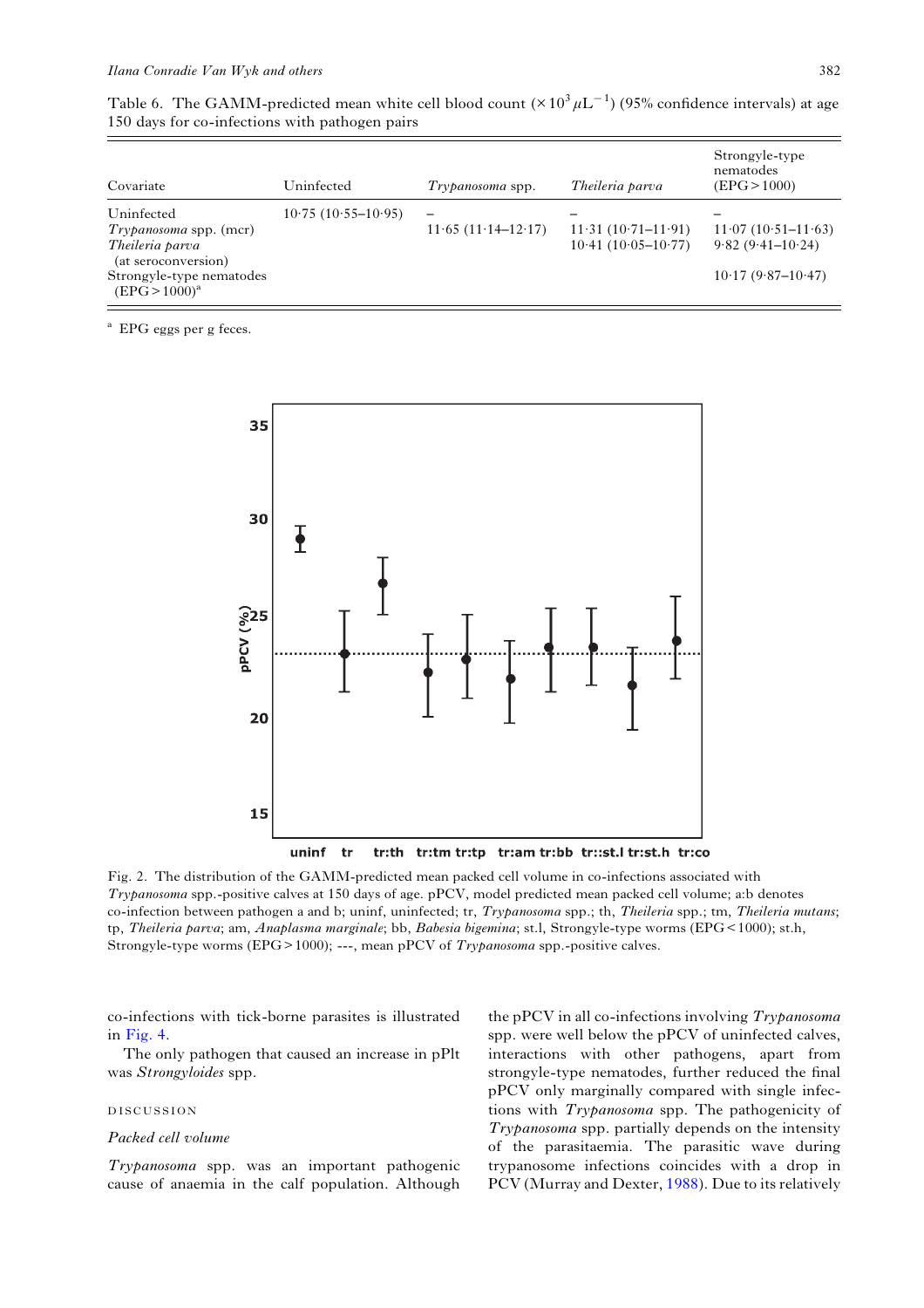$\sim$   $\sim$   $\mu$ 

 $\mathbf{u}$ 

<span id="page-10-0"></span>

| pathogen pairs                                                                                                                                                                                                                               |                     |                              |                  |                                      |                                                                                                                           |                                                             |                                                                                 |                                                                                                                                            |                                                                                                                                   |                                                                                                                                                                       |
|----------------------------------------------------------------------------------------------------------------------------------------------------------------------------------------------------------------------------------------------|---------------------|------------------------------|------------------|--------------------------------------|---------------------------------------------------------------------------------------------------------------------------|-------------------------------------------------------------|---------------------------------------------------------------------------------|--------------------------------------------------------------------------------------------------------------------------------------------|-----------------------------------------------------------------------------------------------------------------------------------|-----------------------------------------------------------------------------------------------------------------------------------------------------------------------|
| Covariate                                                                                                                                                                                                                                    | Uninfected          | A. marginale B. bigemina     |                  | Theileria spp.                       | T. mutans                                                                                                                 | T. parva                                                    | Trypanosoma<br>spp.                                                             | $T$ . vivax                                                                                                                                | Strongyle-type<br>nematodes                                                                                                       | Strongyloides<br>spp.                                                                                                                                                 |
| $Typano soma$ spp. (microscopy)<br>Strongyle-type nematodes<br>${\cal T}$ rypanosoma $v$ i $c$ ax<br>Strongyloides spp.<br>Babesia bigemina<br>Theileria mutans<br>Theileria parva<br>Theileria spp.<br>Jninfected<br>marginale<br>Anaplasma | $1657(1368 - 2006)$ | $651(44+957)$ $527(346-805)$ | 1341 (1032–1742) | $1076(827 - 1400)$<br>882 (625-1245) | $1025(780-1348)$ 661 (458-954)<br>$1266(1018 - 1575)$ 625 (451-864)<br>$1329(1094-1616)$ 1015 (821-1257)<br>648 (447-943) | $417(272-641)$ 15 (3-67)<br>817 (589-1133)<br>655 (474-907) | $74(16 - 347)$<br>$30(6 - 134)$<br>$30(7 - 130)$<br>$37(8 - 162)$<br>$18 (+81)$ | $278(160 - 484)$ $502(356 - 707)$<br>$(07(445 - 1125))$<br>$572(351-934)$<br>540 (337-868)<br>567 (356-904)<br>349 (204-595)<br>$16(4-68)$ | 1275 (1126-1444)<br>$1032(83 + 1278)$<br>1023 (907-1155)<br>975 (837–1136)<br>990 (848–1157)<br>205 (113–375)<br>$544(351 - 845)$ | 1775 (1376–2291)<br>1760 (1455–2128)<br>1088 (827-1430)<br>1082 (768-1523)<br>1688 (1421-2006)<br>2193 (1832-2625)<br>936 (591-1482)<br>862 (586-1269)<br>49 (11-216) |

Table 7. The back-transformed GAMM-predicted mean platelet counts (× 10

 $\mu$ L

−1) (95% con

fidence intervals) at age 150 days for co-infections with

low sensitivity compared with molecular diagnostic tests, microscopy is more likely to test positive at the peak of such parasitic waves (Uilenberg, [1998\)](#page-14-0), and thus in times of high parasitaemia. This would explain in part why Trypanosoma spp. (mcr) is associated with such a significantly reduced PCV. Trypanosoma vivax, which was diagnosed by PCR, was not associated with a significant decrease in PCV in this calf population.

Strongyle-type nematodes were the second most important cause of anaemia in the calf population. The pathogenicity of strongyles depended on its infectious load, with a more significant decrease in PCV as the parasitic load (EPG) increased. Haemonchus, a strongyle-type nematode, is considered as one of the most pathogenic parasites of ruminants (Kaufmann [1996\)](#page-14-0) and is consistently reported as the most prevalent helminth species in cattle in Kenya (Moll et al. [1984](#page-14-0); Latif et al. [1995](#page-14-0); Waruiri et al. [2001](#page-15-0), [2002](#page-15-0)). The pathogenesis is that of a haemorrhagic anaemia (Kaufmann et al. [1992\)](#page-14-0). During extremely high parasite burdens the animal may die due to haemorrhagic blood loss. In chronic cases animals develop a steady drop in PCV and serum albumin which results in emaciation of the animal. If the animal survives, the compensatory erythropoiesis will eventually deplete iron reserves, which results in a non-regenerative progressive anaemia. Interaction between strongyles and other pathogens, apart from coccidia, also resulted in a reduced PCV compared with single infections with strongyles. Co-infection with strongyle-type nematodes at high EPG and Trypanosoma spp. caused the most severe decrease in PCV compared with uninfected animals. The cumulative impact of these two pathogens can potentially result in anaemias severe enough to cause mortality.

Coccidia caused a slight increase in PCV in this population which was not clinically significant and was possibly due to a level of dehydration due to diarrhoea. Although coccidial infections in calves are predominantly non-pathogenic, coccidiosis in young calves can result in haemorrhagic diarrhoea (Kaufmann, [1996](#page-14-0)). The pathogenicity of coccidia depends on the species involved. Clinical coccidiosis in calves is most commonly caused by Eimeria zuerni and Eimeria bovis (Kaufmann, [1996\)](#page-14-0). It would be interesting to investigate the association between coccidia and other clinical parameters, such as the presence or absence of diarrhoea, in this population.

The total decrease in PCV caused by  $T$ . mutans was of interest. Theileria mutans is generally considered to be less pathogenic than T. parva (Kariuki, [1990\)](#page-14-0). The  $1.2\%$  decrease in PCV in T. mutans-positive calves compared with uninfected calves probably does not cause overt clinical symptoms in infected calves; it is, however, evidence of subclinical disease processes. The contribution of T. mutans to the level of anaemia in the population becomes of more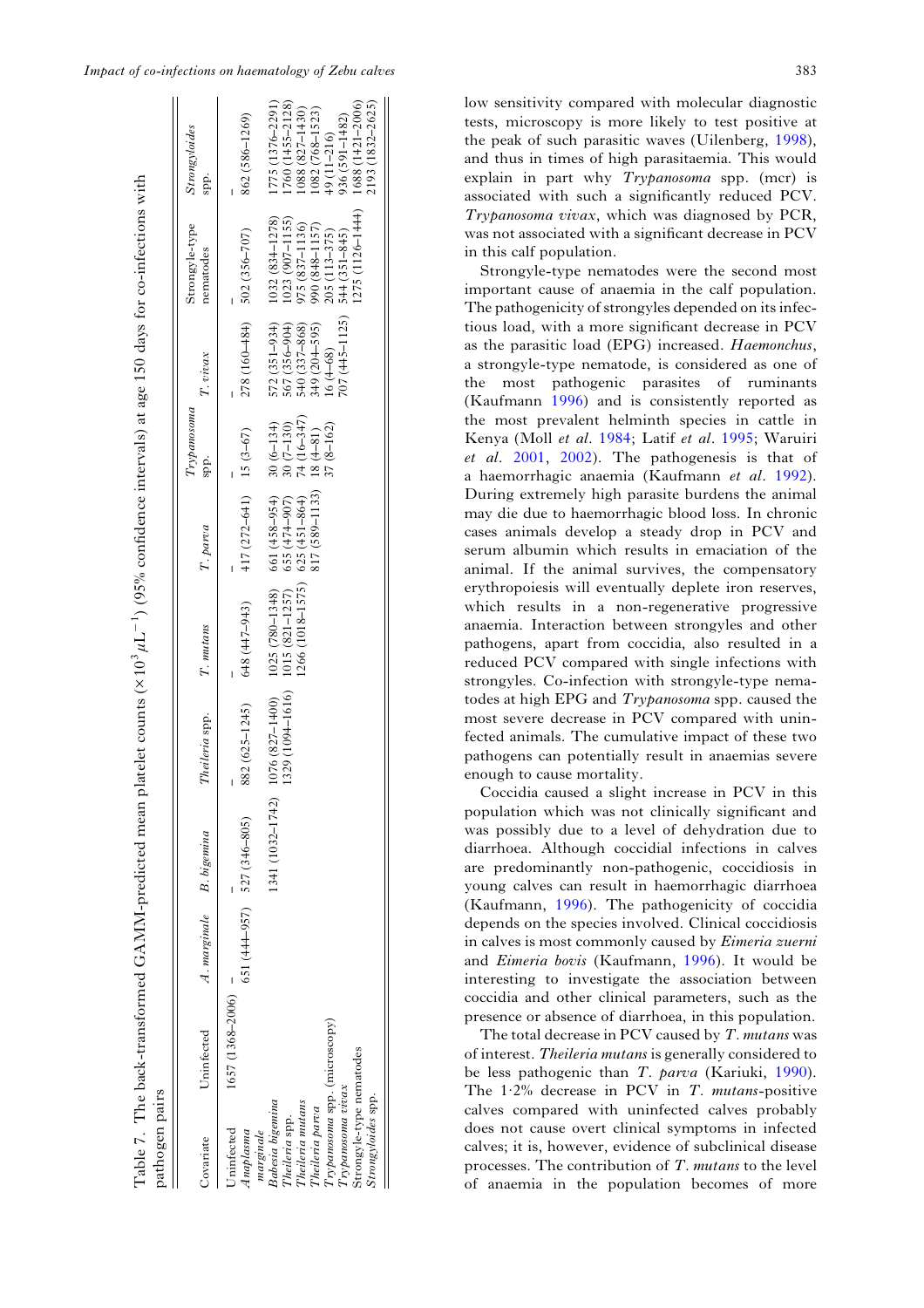<span id="page-11-0"></span>

Fig. 3. The GAMM-predicted mean platelet counts for co-infections associated with Trypanosoma spp. infections. pPLT, model predicted platelet count; a:b denotes co-infection between pathogen a and b; uninf, uninfected; trp, Trypanosoma spp.; strd, Strongyloides-type worms; str, Strongyle-type worms; bb, Babesia bigemina; thei, Theileria spp.; tm, T. mutans; tp, T. parva; am, Anaplasma marginale; tv, T. vivax; ---, mean pPLT of Trypanosoma spp.-positive calves.



Fig. 4. The GAMM-predicted mean platelet counts for co-infections associated with tick-borne pathogens. pPLT, model predicted platelet count; a:b denotes co-infection between pathogen a and b; am, Anaplasma marginale; bb, Babesia bigemina; tm, T. mutans; tp, T. parva; ---, mean pPLT of uninfected calves.

significance with concomitant infections with other pathogens, such as tick-borne diseases and strongyles.

Theileria parva also caused a small decrease in PCV at seroconversion which coincided with a decrease in both WBC and Plt. This decrease in PCV at seroconversion increased in severity as the age at seroconversion increased. Theileria parva was also associated with a small decrease in PCV after seroconversion but only in calves also positive on microscopy as indicated by a positive Theileria spp. status. Calves positive on serology, but negative on microscopy represent calves that either have cleared the infection or are latent carriers in which the parasitaemia is too low to be detected by microscopy (Young et al. [1990\)](#page-15-0). The detection of parasitaemia on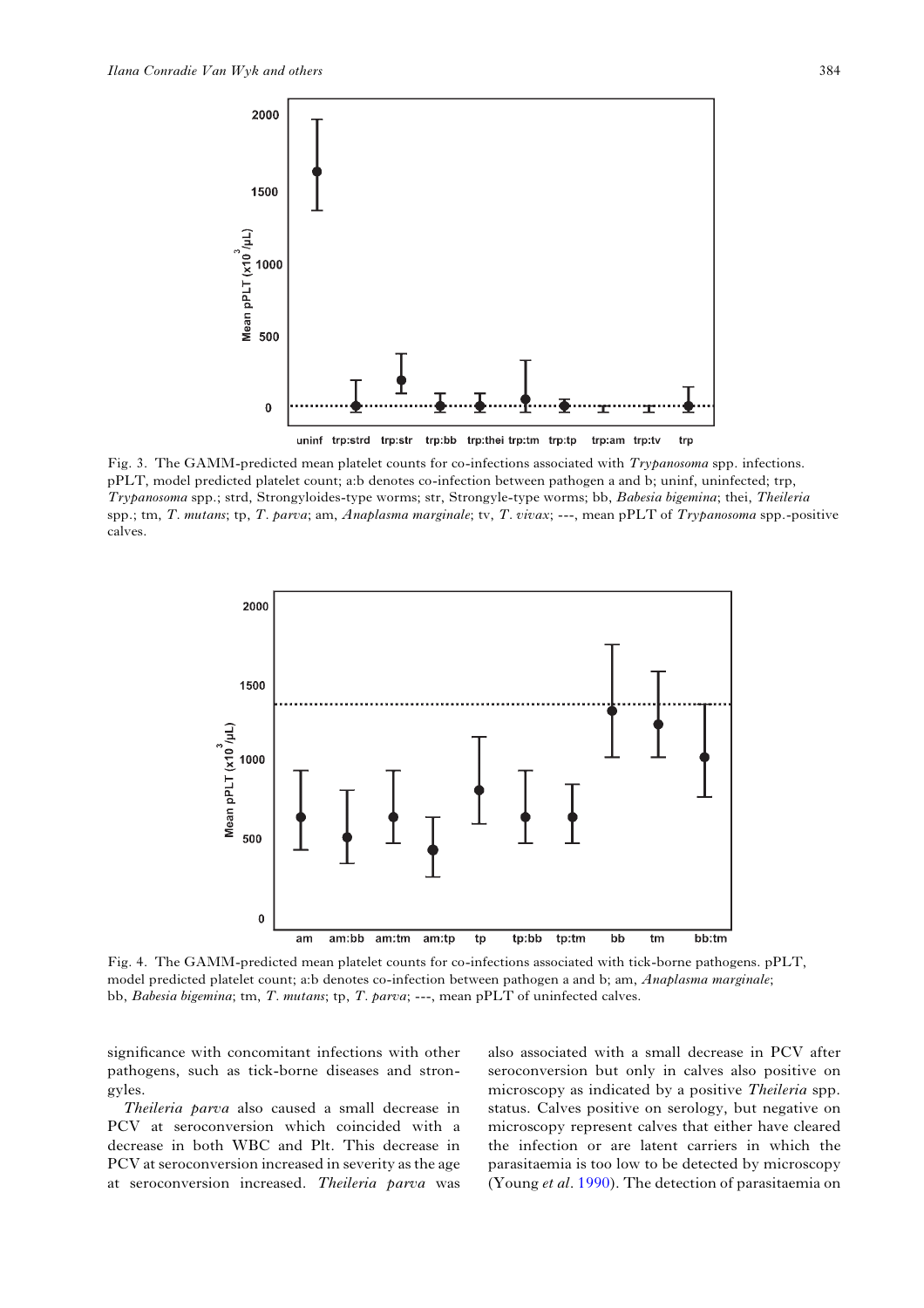microscopy is thus indicative of a higher parasitic load which caused the lower PCV.

Theileria spp. (mcr) was associated with a significant decrease in PCV in calves that seroconverted to neither T. mutans nor T. parva. Speciation of Theileria spp. was not done on microscopy. One can therefore not rule out that other Theileria species was the reason for the decrease in PCV.

Although clinical anaplasmosis and babesiosis in cattle are classically associated with anaemia, neither A. marginale nor B. bigemina appeared to be significant causes of anaemia in the study population. This implies that the majority of calves infected with either of these pathogens are probably latent carriers. There is evidence of subclinical disease processes in both pathogens, however, and in particular in association with multi-pathogen infections, as seen by a decrease in thrombocytes.

#### White blood cell counts

The pathogen with the most significant impact on WBC was *Trypanosoma* spp. Acute trypanosomosis typically causes an initial leukopenia, as part of a total pancytopenia, which coincides with the first parasitaemic wave. This leukopenia is later followed by a leukocytosis (Murray and Dexter, [1988](#page-14-0)). The long interval between observation points probably does not reflect the acute change in WBC in trypanosomeinfected calves in this study, and thus the initial leukopenia was not captured. It was interesting that the pWBC with Trypanosoma-positive calves was dependent on the age of the calves. One can speculate whether this can be ascribed to increase in maturity of cellular immunity in older animals.

The pWBC of calves negative for any of the tested pathogens also increased with age. This is probably due to challenge by pathogens other than what is accounted for in the model.

Theileria parva caused a decrease in WBC at the time of seroconversion, after which time no significant difference was found in WBC between seroconverted calves and those that had not seroconverted. Chronic ECF is classically associated with a leukopenia (Maxie et al. [1982;](#page-14-0) Irvin, [1983](#page-14-0); Lawrence et al. [2004\)](#page-14-0). The WBC has been used as an indicator of prognosis in cases of ECF: animals that maintain their WBC during infection are more likely to recover from ECF (Irvin, [1983](#page-14-0)). Zebu cattle that are raised in ECF-endemic areas exhibit a low innate susceptibility (Perry and Young, [1995\)](#page-14-0), and this is probably reflected in the insignificant difference in WBC between calves that have seroconverted and those that have not.

Interestingly, strongyles were associated with a decrease in WBC. This decrease in WBC was only significant in high intensity infections (EPG > 1000). This decrease in WBC, together with the decrease in

RBC, is likely due to a loss in whole blood associated with a heavy Haemonchus burden, which is a blood feeder.

#### Platelet count

Thrombocytopenia is also potentially an important syndrome in the population.

Trypanosoma spp. caused the most significant decrease in platelet counts. Co-infections with other pathogens decreased the pPlt even more, although not considerably. The causes of thrombocytopenia in trypanosomosis are multifactorial. The first cause is parasite by-products that cause initial damage to these cells, while immunological reactions, such as antigen-antibody complexes and auto-antibodies to platelets maintain the thrombocytopenia (Murray and Dexter, [1988\)](#page-14-0). The formation of platelet aggregations has been histologically shown in T. vivax infections (Murray and Dexter, [1988](#page-14-0)) and Trypanosoma rhodesiense (Davis et al. [1974\)](#page-14-0), which indicates a consumptive loss of thrombocytes. These platelet aggregations are thought to be due to antibodies directed against platelets (Assoku and Gardiner, [1989](#page-13-0)). In extreme cases, fibrin deposits that form due to disseminated intravascular coagulation (DIC) further damage thrombocytes. Platelet counts as low as those observed in infections associated with Trypanosoma spp. may cause coagulopathies, and clinically present as generalized petechiation and ecchymosis. This was confirmed by postmortems that were performed on calves that died during the course of this study (results not shown here).

All four tick-borne infections caused a reduction in Plt, particularly  $A$ . marginale and  $T$ . parva. Coinfections between all pairs of tick-borne diseases resulted in a cumulative decrease of platelets. The pathogenesis of the reduced Plt in all four infections is multifactorial, and includes a combination of factors from reduced platelet production and increased consumption to immune-mediated platelet destruction (Pantanowitz, [2003](#page-14-0)). Splenomegaly is a common symptom of many tick-borne diseases, and also contributes to low Plt due to sequestration of platelets and destruction by macrophages in the spleen (Pantanowitz, [2003\)](#page-14-0). There is thus a cumulative reduction in Plt during co-infections with tick-borne diseases.

#### CONCLUSION

Trypanosoma spp. and strongyle-type nematodes were the two main causes of anaemia in the calves in the study area. Infections with either of these two pathogen types typically result in chronic progressive infections that are very erosive on the productive capacity of a bovine population. Infections with both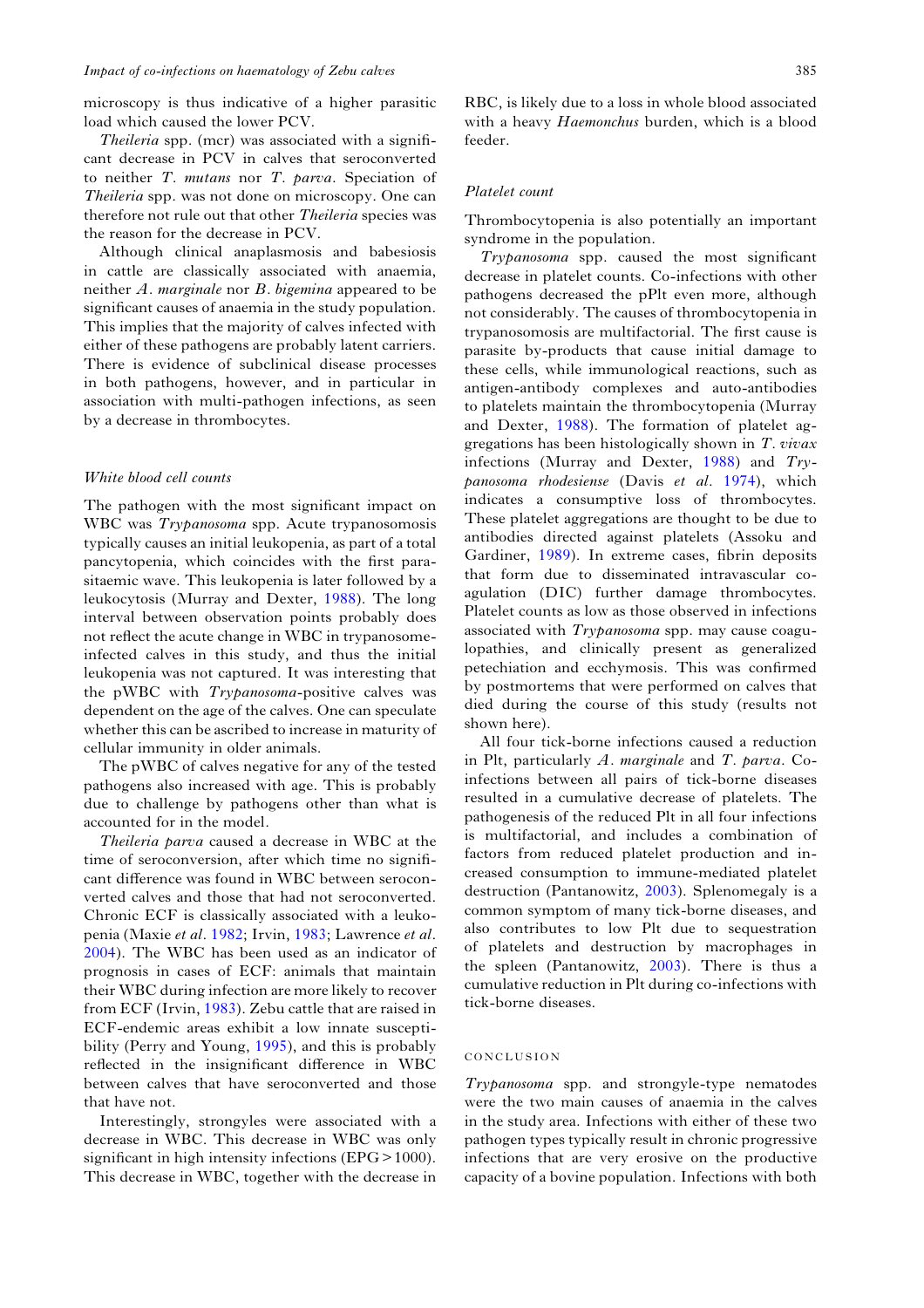<span id="page-13-0"></span>pathogens are preventable and treatable, however, and also do not necessarily require sophisticated tests to diagnose. If farmers are educated in basic clinical monitoring techniques, such as the colour of mucous membranes of calves, and minimal sample collection, such as fecal samples, they can, with the help of local veterinary officials, develop a basic but sustainable disease control programme for their own herds.

Co-infections between pathogen pairs were shown to have an impact on the haematological profile of infected calves. Clinically, the impact on haematological parameters holds several implications for the host. Firstly, concomitant infections can complicate the clinical presentation, and thus diagnosis of disease. The animal might present with clinical symptoms that cannot be explained by the disease that was diagnosed. Co-infections could lead to a missed diagnosis when, in the case of concomitant infections with pathogens that present with similar clinical signs, the diagnosis was solely based on clinical presentation. Such a host might not respond to treatment as expected and this should prompt the investigator to consider further diagnostic procedures.

Co-infection between pathogens also affects the prognosis of a disease state. Even if the contribution of the pathogen in itself was clinically insignificant, the cumulative effect of the various co-infecting pathogens could potentially shift the host from a state of apparent health into a state of clinical disease. Immunosuppression caused by certain pathogens, such as  $Trypanosoma$  spp. or  $T.$   $parva$ , or immunemodulation, as has been described in helminth infections (Maizels and Yazdanbakhsh, [2003](#page-14-0)), could undermine the host's response against other pathogens which in turn increase the host's susceptibility to infection or impede its ability to resolve such an infection. Premune latent carrier animals have been reported to develop clinical anaplasmosis after superinfection with T. vivax and Trypanosoma congolense (Magona and Mayende, [2002](#page-14-0)).

Interactions between pathogens are not limited to pairs of pathogens, and to get a complete understanding of disease processes one would have to consider the whole pathogen neighbourhood of the host as well as additional pathogen-, host- and environmental-related factors. There were many more pathogens circulating in the population, e.g. viral and bacterial diseases that were not taken into consideration in the analysis, but probably affected the haematological profile of these calves. There are several pathogen-related factors that dictate the pathogenicity of the infection and thus the clinical presentation in the host, including infectious load, pathogen strain, and virulence types within strains, which were not investigated either. Several inherent characteristic of the hosts themselves, such as breed and age, would also determine the susceptibility of the animal to infection, whereas other acquired

attributes such as maternal antibody, premunity due to prior infection, or nutritional state could have altered the animals' ability to respond to infection and therefore their haematological response.

The East African Short-horn Zebu breed is welladapted to the environmental challenges and infectious burdens it faces under field conditions (Perry and Young, [1995](#page-14-0)). They survive under conditions where other breeds, such as improved European cattle breeds, do not. Despite the adaptive traits and the tolerance of this indigenous breed to the endemic pathogens, infectious disease remains a major cause of production losses in livestock in East Africa (Uilenberg, [1995](#page-14-0)). It is evident that interactions between concomitant pathogens complicates the clinical outcome of infected calves and should be taken into consideration in any disease management programme. One should bear in mind, however, that there is a fine balance in the stability of the relationship between pathogens, vectors and hosts. Preventive intervention against one pathogen might compromise the endemic stability of other pathogens, which in turn can result in an endemically unstable situation where even the most tolerant livestock breeds will succumb to disease.

#### ACKNOWLEDGEMENTS

The work was done as part of the Infectious Diseases of East African Livestock (IDEAL) project, which is a collaboration between the University of Pretoria, University of Edinburgh, University of Nottingham and the International Livestock Research Institute (ILRI), Nairobi, Kenya.

#### FINANCIAL SUPPORT

The IDEAL project was generously funded by the Wellcome Trust (project no. 079445). The pocH-100iV Diff automated blood analyser was kindly sponsored by Sysmex© Europe GMBH.

#### CONFLICT OF INTEREST

There were no conflicts of interests of any kind in the study design, collection, analysis and interpretation of data, writing of the manuscript, or the decision to submit the manuscript for publication.

#### REFERENCES

Assoku, R. K. G. and Gardiner, P. R. (1989). Detection of antibodies to platelets and erythrocytes during infection with haemorrhagecausing Trypanosoma vivax in Ayrshire cattle. Veterinary Parasitology 31, 199–216.

Bronsvoort, B. M. de C., Thumbi, S. M., Poole, E. J., Kiara, H., Tosa-Auguet, O., Handel, I. G., Jennings, A., Van Wyk, I. C., Ndila, M., Toye, P. G., Hanotte, O., Coetzer, J. A. W. and Woolhouse, M. E. J. (2013). Design and descriptive epidemiology of the Infectious Diseases of East African Livestock (IDEAL) project, a longitudinal calf cohort study in western Kenya. BMC Veterinary Research 9, 171. doi: 10.1186/10.1186/ 1746-6148-9-171.

Cox, F.E.G. (2001). Concomitant infections, parasites and immune response. Parasitology 122 (Suppl.), S23–S38.

Crawley, M. J. (2007). The R Book. John Wiley & Sons, Chichester, UK.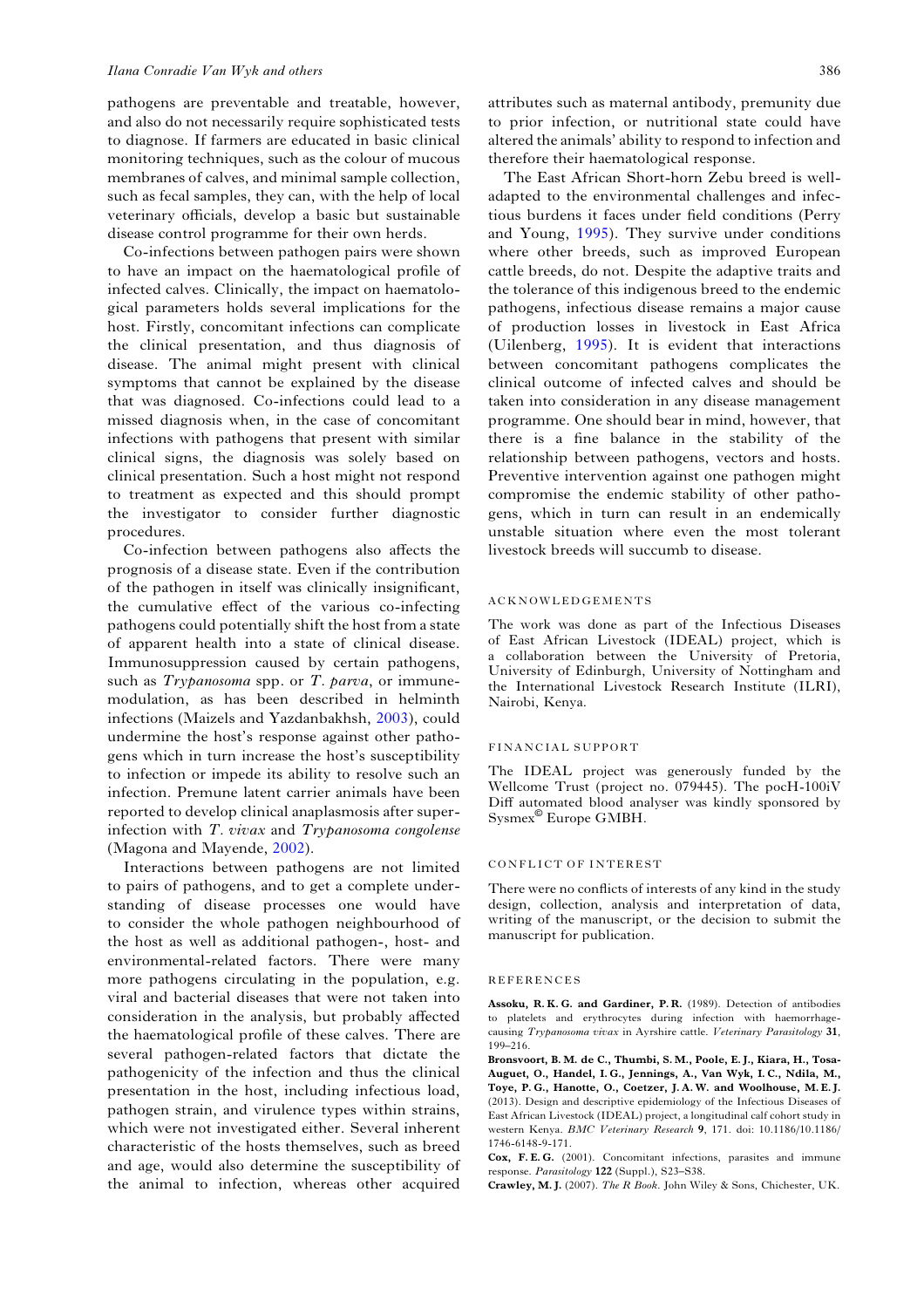<span id="page-14-0"></span>Davis, C. E., Robbins, R. S., Weller, R. D. and Braude, A. I. (1974). Thrombocytopenia in experimental trypanosomiasis. Journal of Clinical Investigation 53, 1359–1367.

Gale, K. R., Leatch, G., Dimmock, C. M. and Gartside, M. G. (1997). Increased resistance to Anaplasma marginale infection in cattle chronically infected with Theileria buffeli (syn. T. orientalis). Veterinary Parasitology 69, 187–196.

Goossens, B., Osaer, S., Kora, S., Jaitner, J., Ndao, M. and Geerts, S. (1997). The interaction of Trypanosoma congolense and Haemonchus contortus in Djallonké sheep. International Journal for Parasitology 27, 1579–1584.

Holmes, P. H., Mammo, E., Thomson, A., Knight, P. A., Lucken, R., Murray, P. K., Murray, M., Jenning, F. W. and Urquhart, G. M. (1974). Immunosuppression in bovine trypanosomiasis. Veterinary Record 95, 86–87.

Irvin, A. D. (1983). Clinical and diagnostic features of East Coast fever (Theileria parva) infection of cattle. Veterinary Record 27, 192–198.

Jain, N.C. (1993). Essentials of Veterinary Hematology. Lea & Febiger, Philadelphia, PA, USA.

Kamani, J., Sannusi, A., Egwu, O. K., Dogo, G. I., Tanko, T. J., Kemza, S., Tafarki, A. E. and Gbise, D. S. (2010). Prevalence and significance of haemoparasitic infections of cattle in North-Central, Nigeria. Veterinary World 3, 445–448.

Kariuki, D. P. (1990). Current status of Theileriosis in Kenya -1989. In Progress Towards the Control of East Coast Fever (Theileriosis) in Kenya (ed. Young, A. S., Mutugi, J. J. and Maritim, A. C.), pp. 17–26. KARI, Nairobi, Kenya.

Katende, J. M., Goddeeris, B. M., Morzaria, S. P., Nkonge, C. G. and Musoke, A.J. (1990). Identification of a Theileria mutans-specific antigen for use in an antibody and antigen detection ELISA. Parasite Immunology 12, 419–433. doi: 10.1111/j.1365-3024.1990.tb00978.x.

Katende, J. M., Morzaria, S. P., Toye, P., Skilton, R., Nene, V., Nkonge, C. G. and Musoke, A. (1998). An enzyme-linked immunosorbent assay for detection of Theileria parva antibodies in cattle using a recombinant polymorphic immunodominant molecule. Parasitology Research 84, 408–416. doi: 10.1007/s004360050419.

Kaufmann, J. (1996). Parasitic Infections of Domestic Animals. Birkhäuser Verlag, Basel, Switzerland.

Kaufmann, J., Dwinger, R. H., Hallebeek, A., Van Dijk, B. and Pfister, K. (1992). The interaction of Trypanosoma congolense and Haemonchus contortus infections in trypanotolerant N'Dama cattle. Veterinary Parasitology 43, 157–170.

Lachhman, D.S., Juyal, P.D. and Sharma, N.S. (2010). Immune responses to haemorrhagic septicaemia (HS) vaccination in Trypanosoma evansi infected buffalo-calves. Tropical Animal Health and Production 42, 589–595. doi: 10.1007/s11250-009-9461-1.

Latif, A.A., Rowlands, G.J., Punyua, D.K., Hassan, S.M. and Capstick, P. B. (1995). An epidemiological study of tick-borne diseases and their effects on productivity of zebu cattle under traditional management on Rusinga Island, western Kenya. Preventative Veterinary Medicine 22, 169–181.

Lawrence, J. A., Perry, B. D. and Williamson, S. M. (2004). East coast fever. In Infectious Diseases of Livestock (ed. Coetzer, J. A. W. and Tustin, R. C.), pp. 448–467. Oxford University Press, Cape Town, South Africa.

Mackenzie, P. K. I., Boyt, W. P., Emslie, V. W., Lander, K. P. and Swanepoel, R. (1975). Immunosuppression in ovine trypanosomiasis. Veterinary Record 6, 452–453.

Magona, J. W. and Mayende, J. S. P. (2002). Occurrence of concurrent trypanosomosis, theileriosis, anaplasmosis and helminthosis in Friesian, Zebu and Sahiwal cattle in Uganda. Onderstepoort Journal of Veterinary Research 69, 133–140.

Maizels, R. M. and Yazdanbakhsh, M. (2003). Immune regulation by helminth parasites: cellular and molecular mechanism. Nature Reviews: Immunology 3, 733–744. doi: 10.1038/nri1183.

Maloo, S. H., Rowlands, G. J., Thorpe, W., Gettingby, G. and Perry, B. D. (2001). A longitudinal study of disease incidence and case-fatality risks on small-holder dairy farms in coastal Kenya. Preventive Veterinary Medicine 52, 17–29.

Marufu, M. C., Chimonyo, M., Dzama, K. and Mapiye, C. (2010). Seroprevalence of tick-borne diseases in communal cattle reared on sweet and sour rangelands in semi-arid area of South Africa. Veterinary Journal 184, 71–76.

Maudlin, I. (2006). African trypanosomiasis. Annals of Tropical Medicine and Parasitology 100, 679–701.

Maxie, M. G., Dolan, T. T., Jura, W. G. Z., Tabel, H. and Flowers, M. J. (1982). A comparative study of the disease in cattle caused by Theileria parva or T. lawrencei: II. Hematology, clinical chemistry, coagulation studies and complement. Veterinary Parasitology 10, 1–19. doi: 10.1016/0304-4017(82) 90002-4.

Minjauw, B. and McLeod, A. (2003). Tick-borne diseases and poverty. The impact of ticks and tick-borne diseases on the livelihood of small-scale and marginal livestock owners in India and eastern and southern Africa. Research Report, DFID (Department for International Development) Animal Health Programme, Centre for Tropical Veterinary Medicine, University of Edinburgh, UK.

Moll, G., Lohding, A. and Young, A. S. (1984). Epidemiology of theileriosis in the Trans-Mara division, Kenya: husbandry and disease background and preliminary investigations on theileriosis in calves. Preventive Veterinary Medicine 2, 801–831.

Morzaria, S. P., Katende, J., Musoke, A., Nene, V., Skilton, R. and Bishop, R. (1999). Development of serodiagnostic and molecular tools for the control of important tick-borne pathogens of cattle in Africa. Parasitologia 41(Suppl. 1), 73–80.

Muraguri, G. R., McLeod, A., McDermott, J. J. and Taylor, N. (2005). The incidence of calf morbidity and mortality due to vector-borne infections in smallholder dairy farms in Kwale District, Kenya. Veterinary Parasitology 130, 305–315.

Murray, M. and Dexter, T.M. (1988). Anaemia in bovine African trypanosomiasis. Acta Tropica 45, 389–432.

Office International des Epizooties. (2005). Manual of Diagnostic Tests and Vaccines for Terrestrial Animals. [http://www.oie.int/fr/normes/](http://www.oie.int/fr/normes/mmanual) [mmanual](http://www.oie.int/fr/normes/mmanual).

Pantanowitz, L. (2003). Mechanisms of thrombocytopenia in tick-borne diseases. Internet Journal of Infectious Diseases 2, 2. doi: 10.5580/b.

Perry, B.D. and Young, A.S. (1995). The past and future roles of epidemiology and economics in the control of tick-borne diseases of livestock in Africa: the case of theileriosis. Preventative Veterinary Medicine 25, 107–120.

Petney, T. N. and Andrews, R. H. (1998). Multiparasite communities in animals and humans: frequency, structure and pathogenic significance. International Journal for Parasitology 28, 377–393. doi: 10.1016/S0301-6226 (03)00078-2.

R Development Core Team. (2012). R: A Language and Environment for Statistical Computing. R Foundation for Statistical Computing, Vienna, Austria. [http://www.r-project.org.](http://www.r-project.org)

Swai, E. S., French, N. P., Beauchamp, G., Fitzpatrick, J. L., Bryant, M. J., Kambarage, D. and Ogden, N. H. (2005). A longitudinal study of sero-conversion to tick-borne pathogens in smallholder dairy youngstock in Tanzania. Veterinary Parasitology 131, 129–137.

Tabel, H., Wei, G. and Bull, H. J. (2013). Immunosuppression: cause for failures of vaccines against African trypanosomiasis. PLoS: Neglected Tropical Diseases 7, e2090. doi: 10.1371/journal.pntd.0002090.

Tebele, N., Skilton, R. A., Katende, J., Wells, C. W., Nene, V., McElwain, T., Morzaria, S. P. and Musoke, A. J. (2000). Cloning, characterization, and expression of a 200-kilodalton diagnostic antigen of Babesia bigemina. Journal of Clinical Microbiology 38, 2240–2247. [http://jcm.](http://jcm.asm.org/content/38/6/2240.short) [asm.org/content/38/6/2240.short.](http://jcm.asm.org/content/38/6/2240.short)

Telfer, S., Birtles, R., Bennett, M., Lambin, X., Paterson, S. and Begon, M. (2008). Parasite interactions in natural populations: insights from longitudinal data. Parasitology 135, 767–781.

Thumbi, S. M., Mcodimbam, F. A., Mosi, R. O. and Jung*'*a, J. O. (2008). Comparative evaluation of three PCR based diagnostic assays for the detection of pathogenic trypanosomes in cattle blood. Parasites and Vectors 1, 46. doi: 10.1186/1756-3305-1-46.

Uilenberg, G. (1995). International collaborative research: significance of tick-borne hemoparasitic diseases to world animal health. Veterinary Parasitology 57, 19–41.

Uilenberg, G. (1998). A Field Guide for the Diagnosis, Treatment and Prevention of African Animal Trypanosomosis. Food and Agriculture Organization of the United Nations, Rome, Italy.

Urquhart, G. M. and Holmes, P. H. (1987). African trypanosomiasis. In Immune Responses in Parasitic Infections: Immunity, Immunopathology and Immunoprophylaxis. Volume III. Protozoa (ed. Soulsby, E. J. L.), pp. 1–24. CRC Press, Boca Raton, FL, USA.

Van der Waaij, E. H., Hanotte, O., Van Arendonk, J. A. M., Kemp, S. J., Kennedy, D., Gidson, A. and Teale, A. (2003). Population parameters for traits defining trypanotolerance in an  $F_2$  cross of N'Dama and Boran cattle. Livestock Production Science 84, 219–230. doi: 10.1016/S0301-6226(03)00078-2.

Van Wyk, I. C., Goddard, A., Bronsvoort, B. M. de C., Coetzer, J. A. W., Booth, C., Hanotte, O., Jennings, A., Kiara, H., Mashego, P., Muller, C., Pretorius, G., Poole, E. J., Thumbi, S. M., Toye, P. G., Woolhouse, M.E.J. and Penzhorn, B.L. (2013). Hematological profile of East African short-horn zebu calves from birth to 51 weeks of age. Comparative Clinical Pathology 22, 1029–1036. doi: 10.1007/s00580- 012-1522-6.